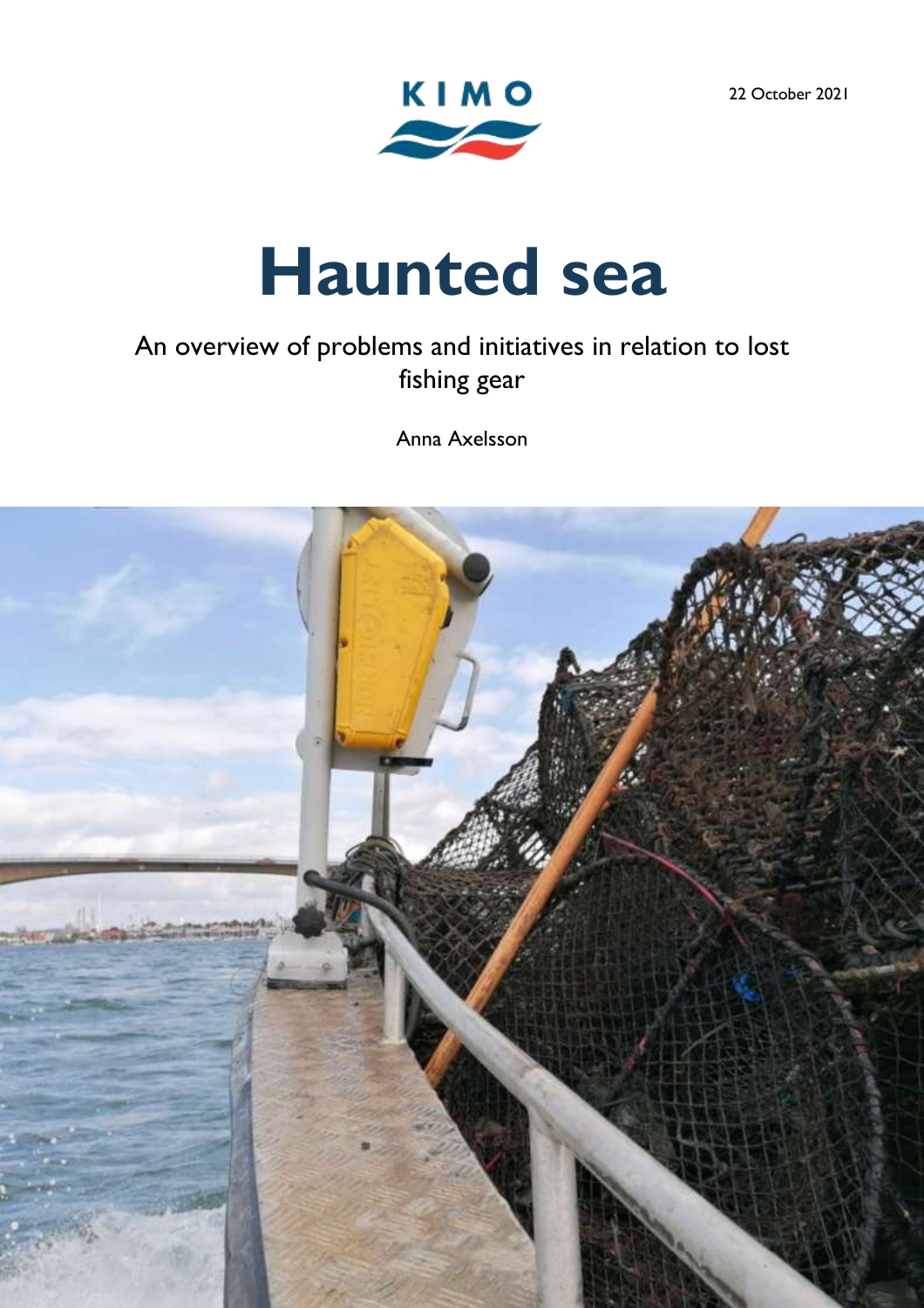

# **About the report**

| Date of publication:           | $2021 - 10 - 22$                                                                                                                                                                                                                  |
|--------------------------------|-----------------------------------------------------------------------------------------------------------------------------------------------------------------------------------------------------------------------------------|
| Author:                        | Anna Axelsson. Anna had a scholarship from KIMO Sweden for<br>writing this report. Anna took her master degree in the summer<br>of 2021 in 'Sea and Society' at the University of Gothenburg.                                     |
| <b>Cooperation partners:</b>   | Bethanie Carney Almroth PhD, Lecturer, Dept Biological and<br>Environmental Sciences, University of Gothenburg. Bethanie has<br>supported with data and quality review of the report.                                             |
| <b>Additional information:</b> | KIMO's aim with this report is to explore the magnitude of the<br>issue of ghost nets, as well as existing initiatives to solve the<br>problem. It is based on academic articles, reports and interviews<br>with relevant actors. |
| Front page photo:              | Anna Axelsson                                                                                                                                                                                                                     |

# **KIMO Sweden is part of KIMO International**

KIMO stands for Kommunenes Internationale Miljøorganisation (Local Authorities International Environmental Organization). The organization was founded in Denmark in 1990 with the aim to protect the marine environment. We want to reduce the environmental problems caused by pollution, waste, climate change and microplastics in the sea and on our beaches.

KIMO works to influence legislators and decision-makers to improve the conditions for the marine environment in the North Sea and the Baltic Sea. With more than 80 member municipalities in eight countries, we represent more than five million citizens in Europe.

# **Contact**

Coordinator KIMO Sweden: Karin Meyer

CITY OF GOTHENBURG, Department of the Environment

P.O. Box 7012, SE-402 31 Gothenburg. Visiting address: Karl Johansgatan 23 Phone: +46-31 368 37 28. Switchboard: +46-31-365 00 00

Email: **[kimosverige@miljo.goteborg.se](mailto:kimosverige@miljo.goteborg.se)** Web: **[www.kimointernational.org](http://www.kimointernational.org/)** Facebook: **[KIMO Sverige](https://www.facebook.com/KIMOSverige)**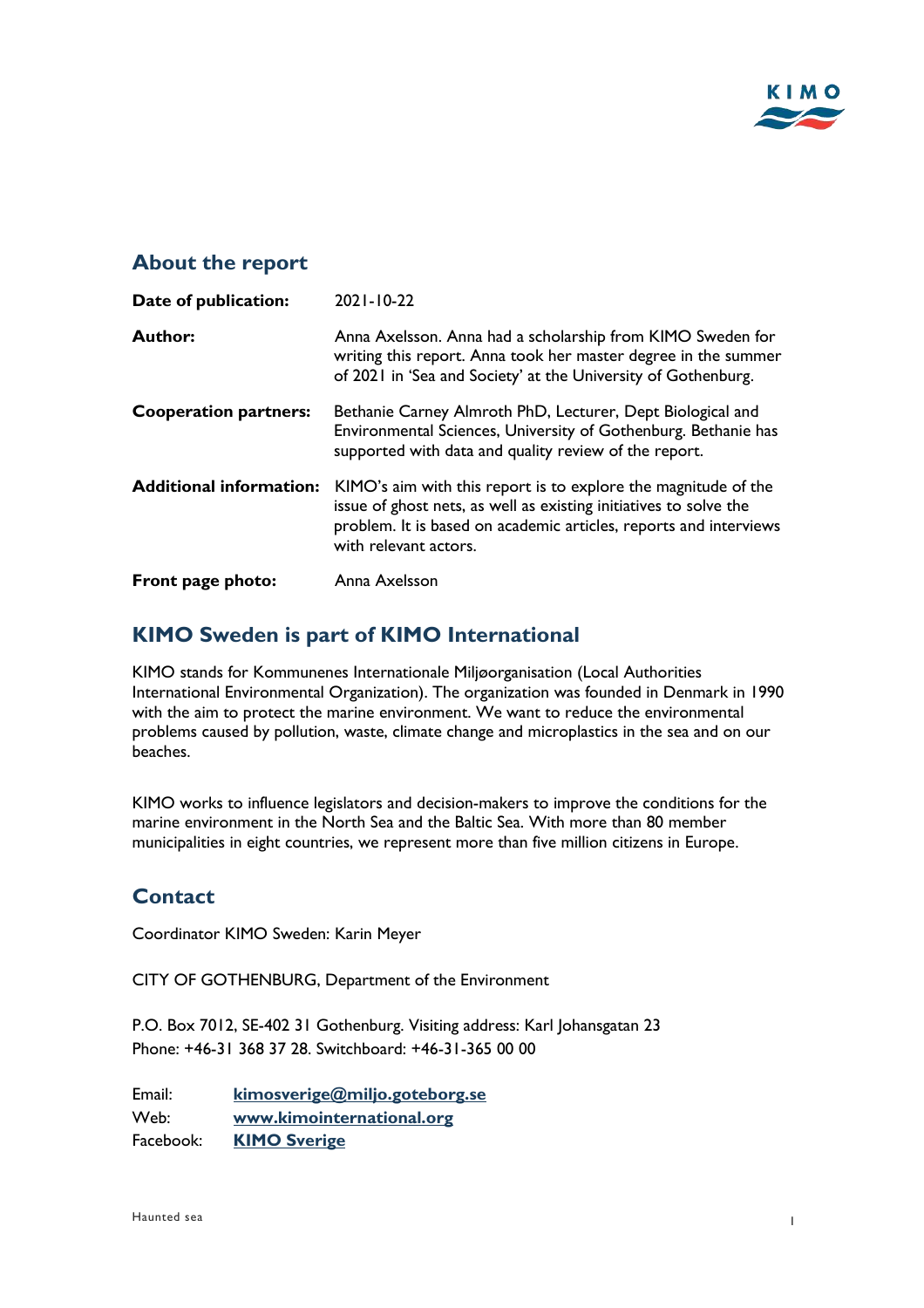

# **Preface**

This year we would like to extend our warmest thanks to Anna Axelsson, who wrote this report on ghost gear with the support of our KIMO scholarship. The purpose of announcing a scholarship to a student is to get help with compiling a report on an important environmental issue linked to the marine environment and to see what measures and solutions there may be to the problem. The scholarship report 2020 was about microplastics from textiles. Both reports can be downloaded at **[www.kimointernational.org](http://www.kimointernational.org/)**.

As fisheries have intensified during the 20<sup>th</sup> and  $21^{st}$  centuries, the amount of fishing gear in the oceans has increased and 27 percent of the marine litter in EU waters is estimated to be fishing-related. One of KIMO's priority areas is to reduce the amount of marine litter. Please read this report and learn more about the concept of 'ghost nets', lost fishing gear. It can be concluded that further efforts are needed to collect lost fishing equipment and to think about the circularity of materials. Collaboration is important for success. Everyone who handles fishing gear also needs to prevent the equipment from ending up as ghost gear in the sea. At KIMO, we encourage collaboration and sharing of experiences between our member municipalities.

KIMO Sweden's hope is that the report will arouse interest and invite conversations about lost fishing gear and the circular economy.

#### **Emmyly Bönfors**

Chair KIMO Sweden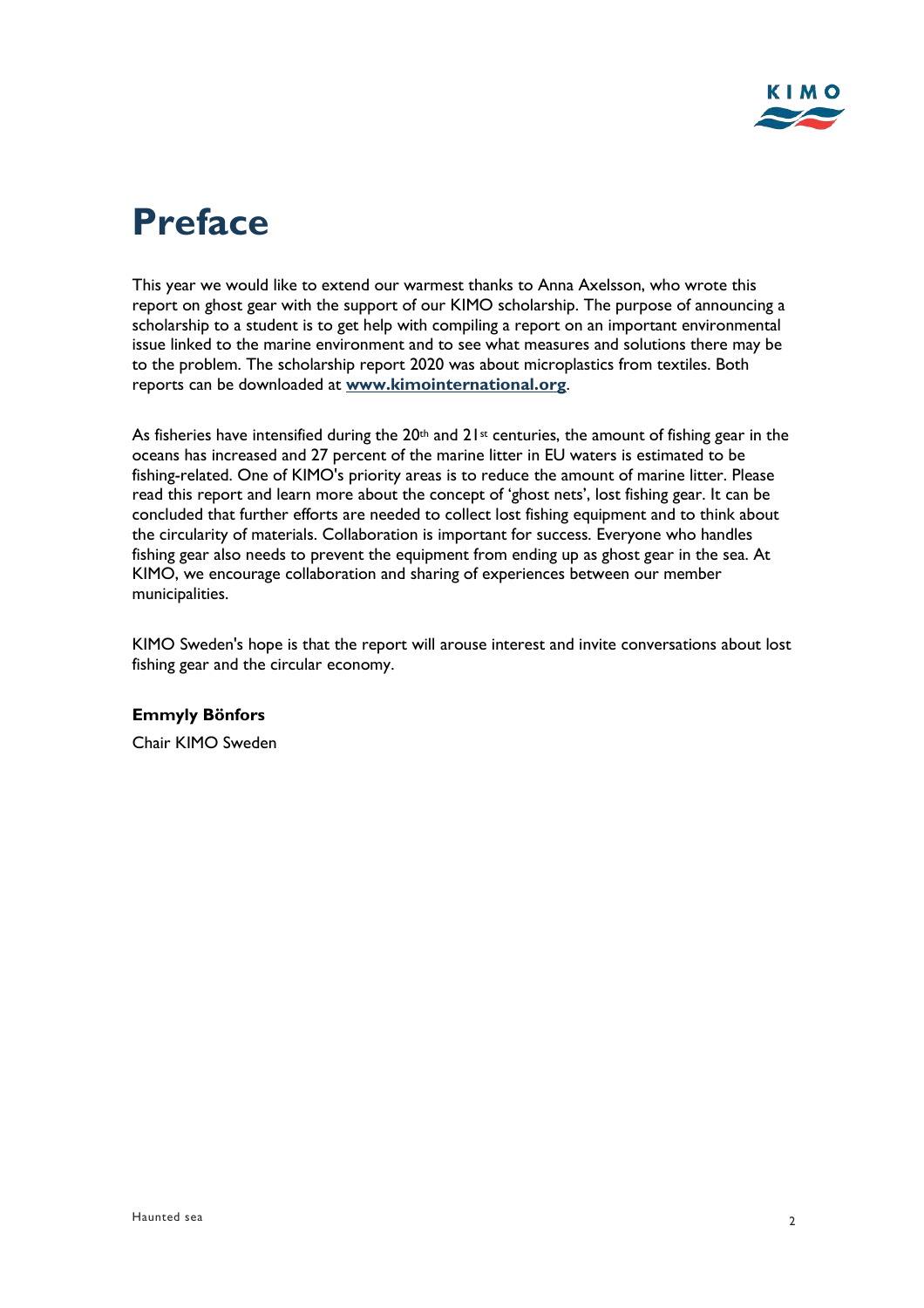# **Executive Summary**

Marine litter is a growing problem globally. As fisheries have intensified during the 20<sup>th</sup> and 21<sup>st</sup> centuries, the amount of fishing gear in the oceans has increased and 27 percent of the marine litter in EU waters is estimated to be fishing-related. At the same time, the equipment's materials have changed from being biodegradable to mainly consisting of synthetic materials. Ghost nets refer to fishing nets that, with or without intention, remain in the oceans and lead to negative consequences for the surrounding ecosystem. Cages, fyke nets, fishing lines, ropes and other types of fishing equipment also contribute to the problem. The purpose of this report is to provide an overview of the problem of ghost gear, with a focus on the North Sea and the Baltic Sea. The report also intends to examine the possibilities, challenges and future prospects for circular and sustainable solutions to the problem, as well as providing examples of pioneers in the field. This is done with the help of literature studies and interviews with relevant actors in the field.

The results show that the problems in Sweden differ depending on the sea area. In the Baltic Sea and the Sound, nets are the biggest problem, while lobster creels and cages are most common off the west coast. Regardless of the type of equipment, it causes extensive ecological consequences in the form of ghost fishing, the spread of microplastics and heavy metals, degraded habitats, the spread of invasive species and the harmful effects on marine mammals and birds. Because the equipment can be transported a long way, the consequences can be seen far from the place where it was lost. Besides fisheries, more sectors may be affected, such as tourism.

There are several actors at international, national and local level who work in various ways with actions regarding lost fishing equipment. Recurring themes for these initiatives are that they are characterized by a circular approach and collaboration between different actors and sectors. Circular solutions mean that the entire life cycle of fishing gear is taken into account: from the choice of material and design, to how the gear is handled after use. It generates a holistic perspective that is necessary in the matter of ghost gear, due to its complexity. Collaboration is realized, for example, through ongoing projects where municipalities take the help of professional fishermen and professional divers to collect lost equipment. Circularity and collaboration are also factors that have a great potential to benefit local actors.

In 2019, the EU issued a directive on single-use plastics, where fishing gear containing plastic is highlighted as a significant problem. The directive encourages member states to create increased financial incentives for fishermen to return their discarded gear. Producer responsibility is also advocated, which means that it is the manufacturers of fishing equipment who must finance environmentally friendly waste management as well as efforts to increase consumers' awareness of the issue. The legislative changes that Sweden needs to make to live up to the single-use plastics directive will, according to the proposal, enter into force in November 2021. As regards fishing gear specifically, it may take longer before the effect is visible, but the directive gives great hope that the issue is now taken seriously. Existing initiatives addressed in this report also offer good collaboration opportunities for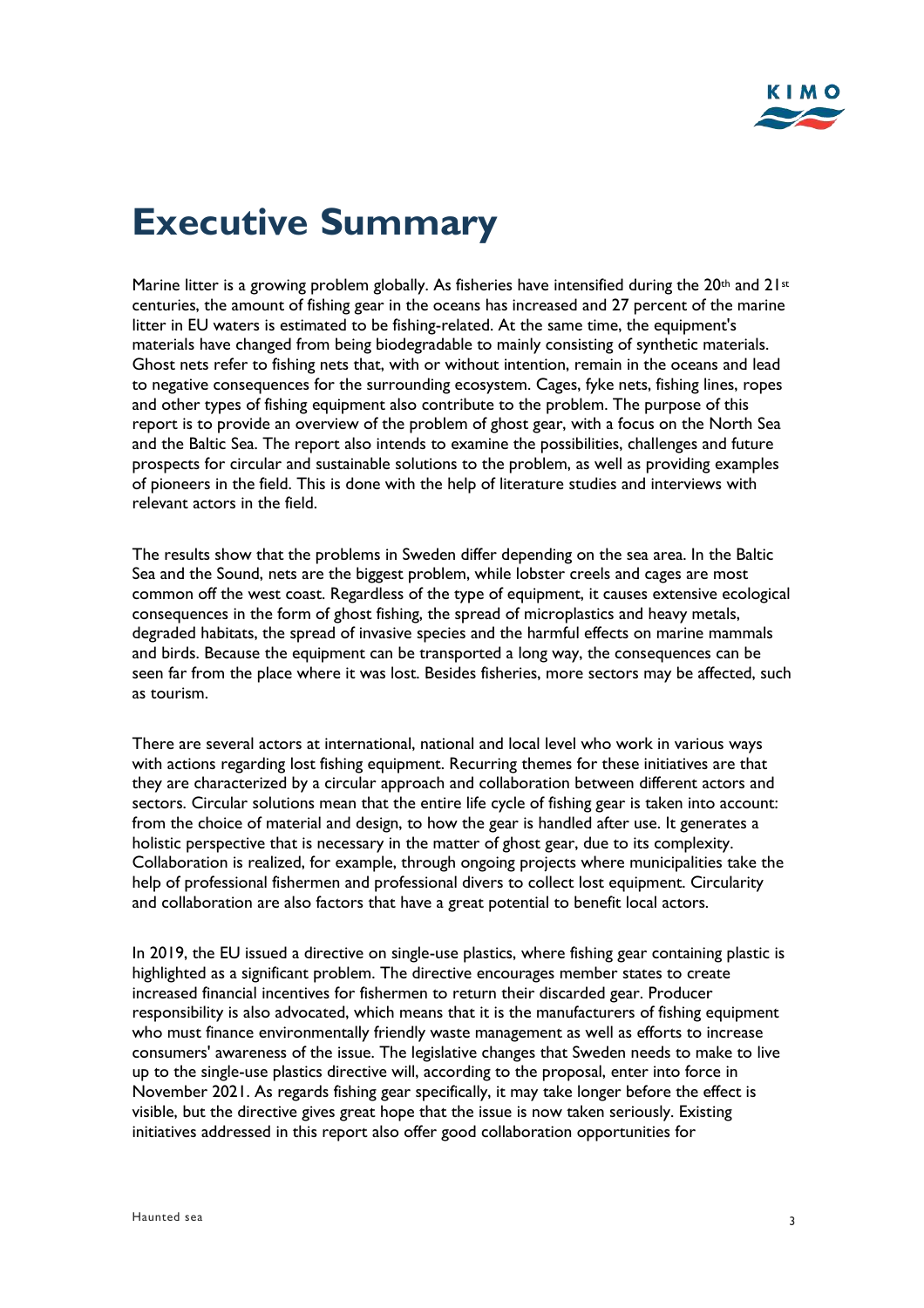

manufacturing companies that want to submit their contribution to the requirements of the directive. The next step in the work against ghost nets is legislation preventing the loss of fishing equipment and reducing its ghost fishing effect.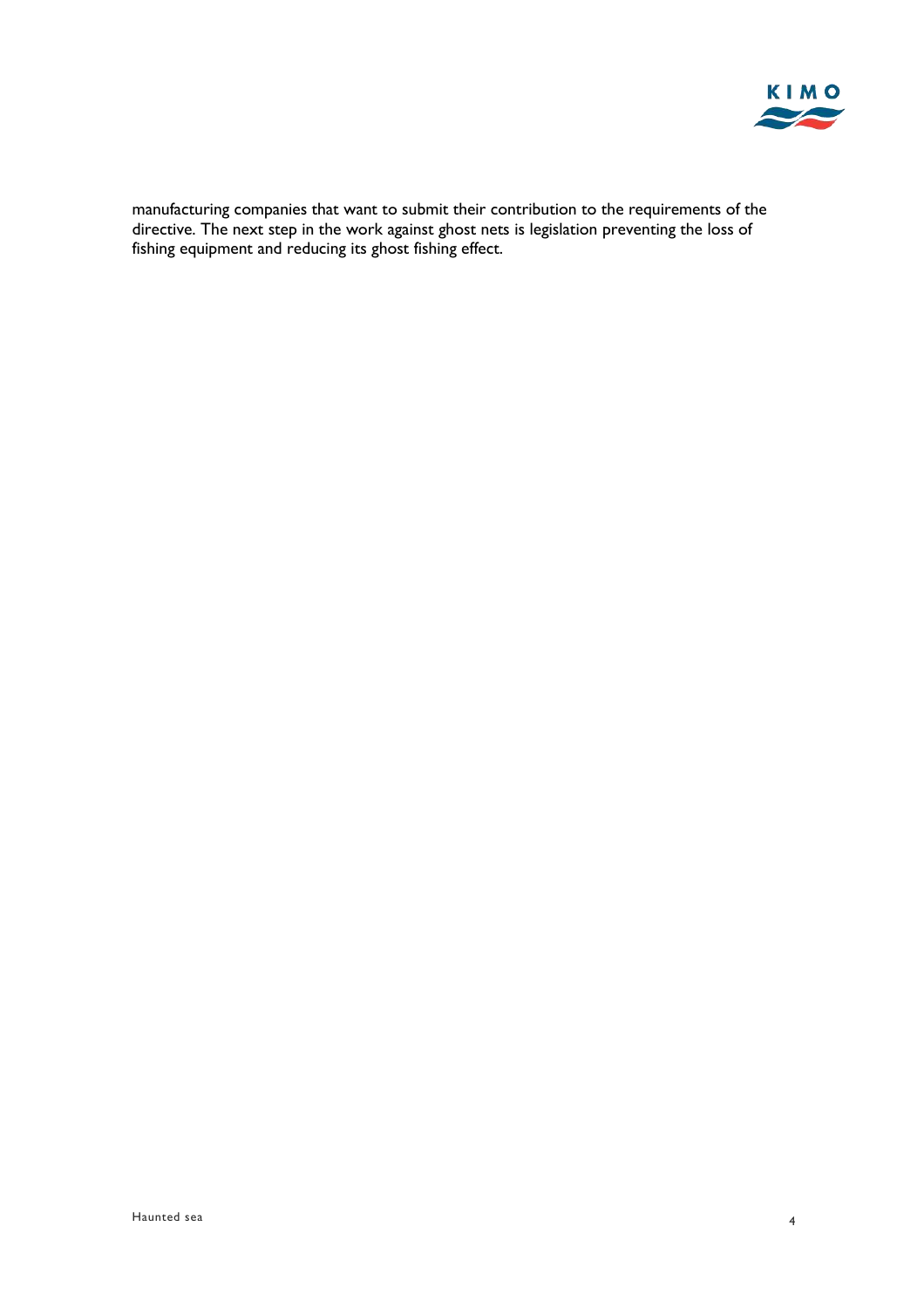

# **Contents**

| Ι.           |              |       |  |  |  |
|--------------|--------------|-------|--|--|--|
|              | $\mathsf{L}$ |       |  |  |  |
|              | 1.2          |       |  |  |  |
|              |              |       |  |  |  |
| $\mathbf{2}$ |              |       |  |  |  |
|              | 2.1          |       |  |  |  |
|              |              | 2.1.1 |  |  |  |
|              |              | 2.1.2 |  |  |  |
|              |              | 2.1.3 |  |  |  |
|              |              |       |  |  |  |
|              |              | 2.2.1 |  |  |  |
|              |              | 2.2.2 |  |  |  |
|              |              |       |  |  |  |
|              |              | 2.3.1 |  |  |  |
|              |              | 2.3.2 |  |  |  |
|              |              | 2.3.3 |  |  |  |
|              |              | 2.3.4 |  |  |  |
|              |              |       |  |  |  |
|              |              | 2.4.1 |  |  |  |
|              |              | 2.4.2 |  |  |  |
| 3            |              |       |  |  |  |
|              | 3.1          |       |  |  |  |
|              |              |       |  |  |  |
|              |              |       |  |  |  |
| 4            |              |       |  |  |  |
|              |              |       |  |  |  |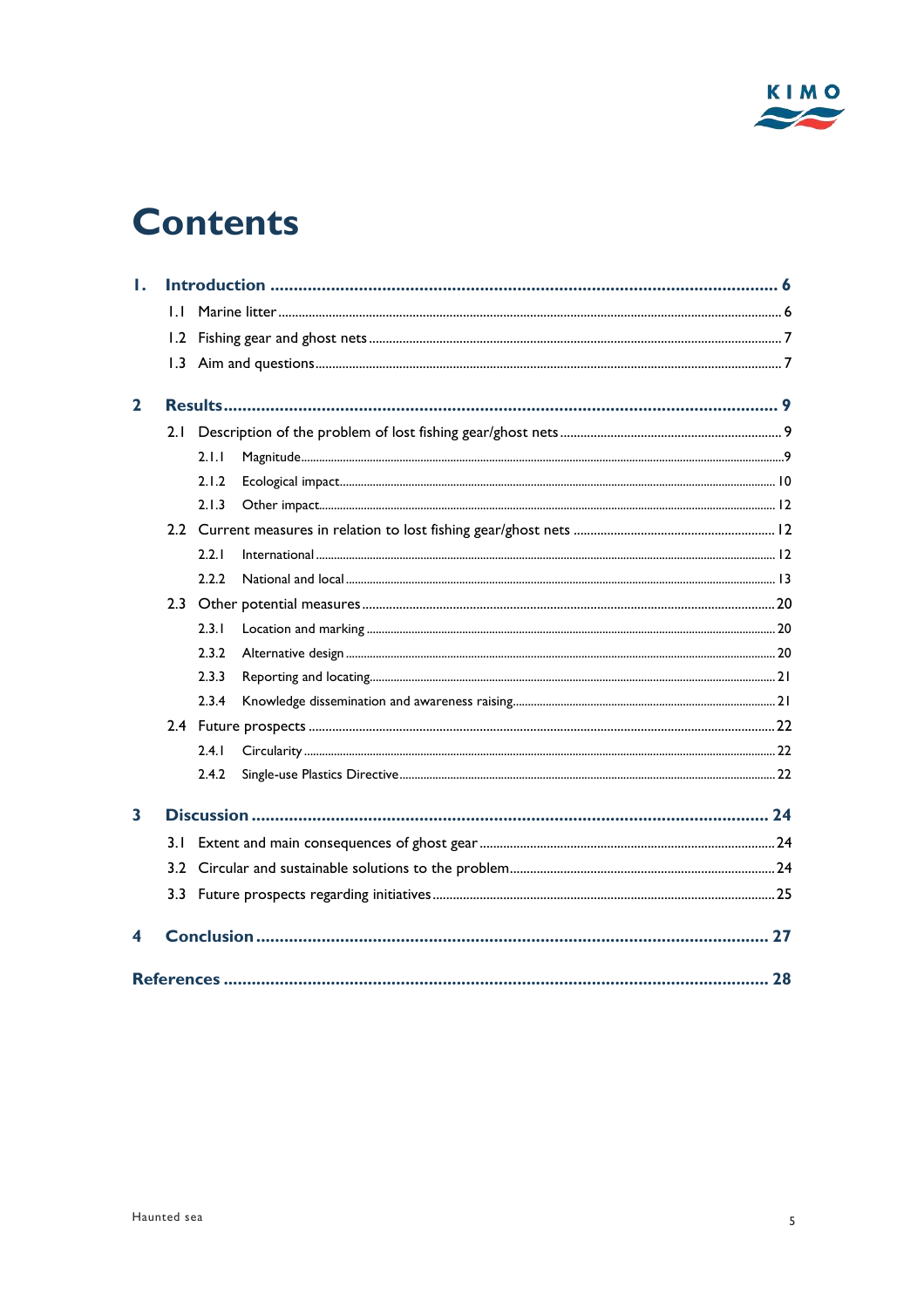# <span id="page-6-0"></span>**1. Introduction**

### <span id="page-6-1"></span>**1.1 Marine litter**

Marine litter is material manufactured or processed by man that with or without intention ends up on the seabed, in the water column or on beaches (Swedish Agency for Marine and Water Management/SwAM, 2015). The objects can be both small and large (micro and macro debris) and consist of a variety of materials, with plastic being by far the most common (Ibid.). It is estimated that 80-85 percent of the waste on Europe's beaches consists of plastic (Clean Nordic Oceans/CNO, 2020).

The Swedish west coast is particularly exposed to marine debris, due to the accumulation of sea currents from both the North Sea and the Baltic Sea (County Administrative Board, Västra Götaland, 2014). Surveys between the years 2001 and 2011 showed that the number of litter objects on reference beaches in Bohuslän [Sweden's western province from Gothenburg to the border with Norway] was 1,190 per 100 meters of beach, which can be compared with the average of 712 per 100 meters of beach within the entire OSPAR area (SwAM, 2012). The amount that is washed up every hour on the Bohus coast is estimated to correspond to five bathtubs (Keep Sweden Clean, 2021). The litter is mostly transported long distances from both sea and land-based sources (SwAM, 2015). As for land-based sources, they largely consist of tourism, recreation and shortcomings in the management of waste, wastewater and stormwater, while litter at sea is mainly caused by commercial shipping, recreational craft and fishing activities (Ibid.)



*Figure 1. Results from a beach clean in Svanesund, Orusts kommun (photo: Anna Axelsson))*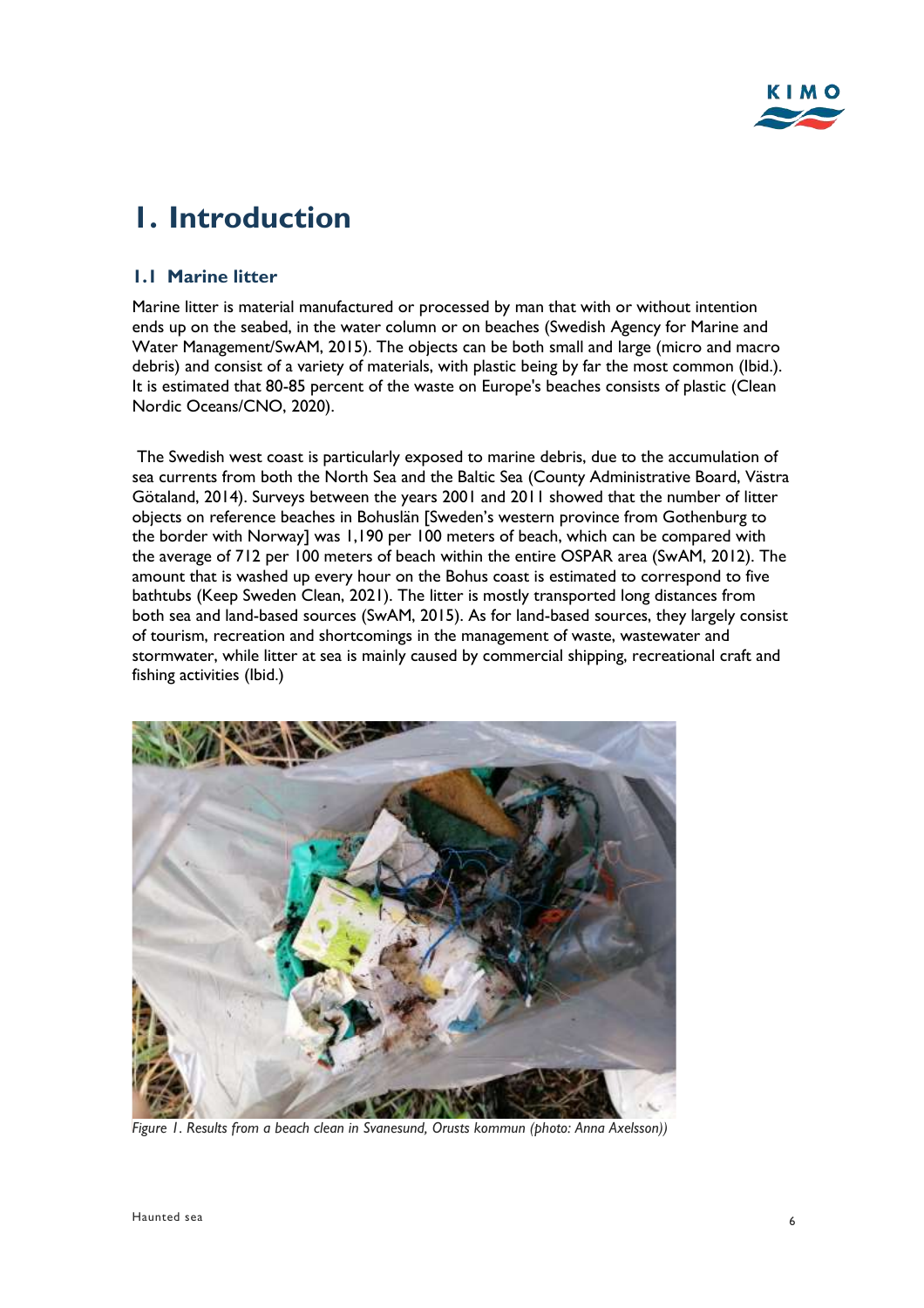### <span id="page-7-0"></span>**1.2 Fishing gear and ghost nets**

It is estimated that 27 per cent of marine litter in the EU consists of objects related to fishing (Keep Sweden Clean, n.d.). The amount of lost fishing equipment in the oceans has increased during the 1900s and 2000s in line with the intensification of fishing activities worldwide (Macfadyen, Huntington & Cappell, 2009). This has mainly happened as a result of a constantly growing demand for seafood (Dąbrowska, Łopata & Osial, 2021). Over the years, fishing equipment has shifted from natural and degradable into being dominated by synthetic materials (Ibid.). These are more difficult for nature to break down and pose a problem if the life cycle is not closed, that is, if they are not taken care of when they are no longer in use (CNO, 2020).

The fishing gear most referred to in this report are nets, fyke nets, cages and creels. Nets are utilized to catch fish by entanglement (Kunskapskokboken, 2014). The meshes of the nets are designed so that only the fish's head gets stuck, and the design varies depending on which fish is targeted. Fyke nets are cone-shaped structures of nets that are kept stretched by a series of bows. They are used for most fish, but especially for eel and cod. Cages can be designed in different ways and used for catching and storing both fish and shellfish (Ibid.). Creels are cagelike constructions for catching lobster, crab and crayfish (iFiske, n.d.). They are the only gear permitted for lobster fishing (SwAM, 2021a). It is permitted to catch different species depending on the place and time of the year, as the County Administrative Board states in its mapping tool 'Swedish Fishing Rules'.

Ghost nets refer to fishing nets that, with or without intention, remain in the oceans with a number of negative impacts on surrounding ecosystems. Cages, fyke nets, fishing lines and other fishing equipment also contribute to the problem (SwAM, 2021a). In this report, however, we use the terms ghost nets or lost fishing gear to describe the problem. The equipment can emit microplastics and metals, as well as continue to passively fish in sensitive and former untouched areas, such as on deep seabeds and far from the coast. The phenomenon is called ghost fishing and is a global problem from both an ecological and socioeconomic point of view, since both the marine environment and sectors such as fishing and tourism are affected (Macfadyen et al., 2009).

### <span id="page-7-1"></span>**1.3 Aim and questions**

The purpose of this report is to provide an overview of the problems concerning ghost nets and other lost fishing equipment, focusing on the North Sea and the Baltic Sea. The report also intends to explore the possibilities and challenges of creating circular and sustainable solutions to manage the problem, and it describes some forerunners in the area. A third aspect includes the future prospects for initiatives and measures to solve the problem with ghost nets. The main questions are:

• What is the magnitude of the issue of lost fishing gear/ghost nets and what are the main consequences?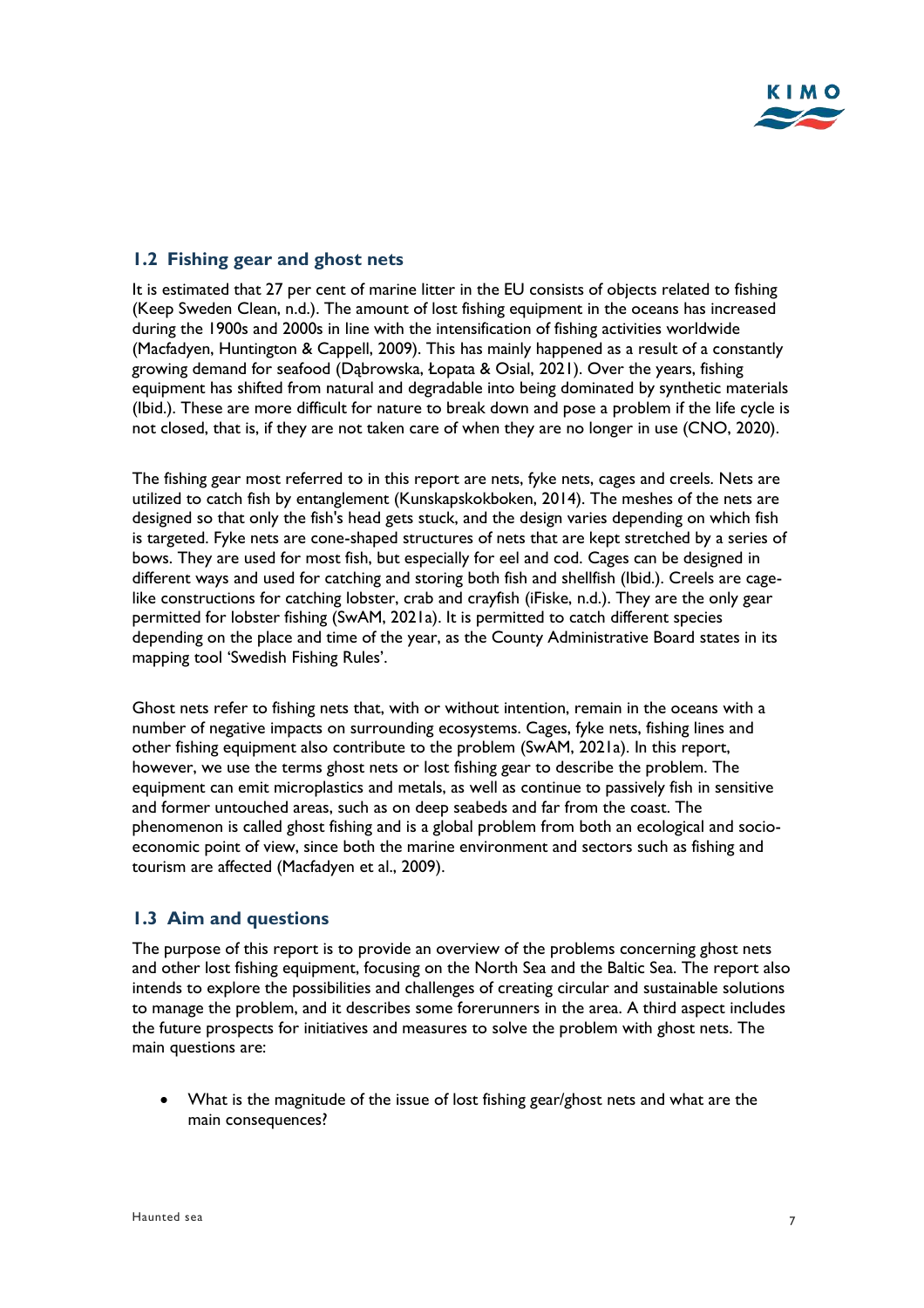

- What circular and sustainable solutions are available to address the problem?
- What are the future prospects for initiatives that want to address the problem?

The questions are answered through literature studies as well as interviews and conversations with persons who work in one way or another to solve the problem of ghost nets.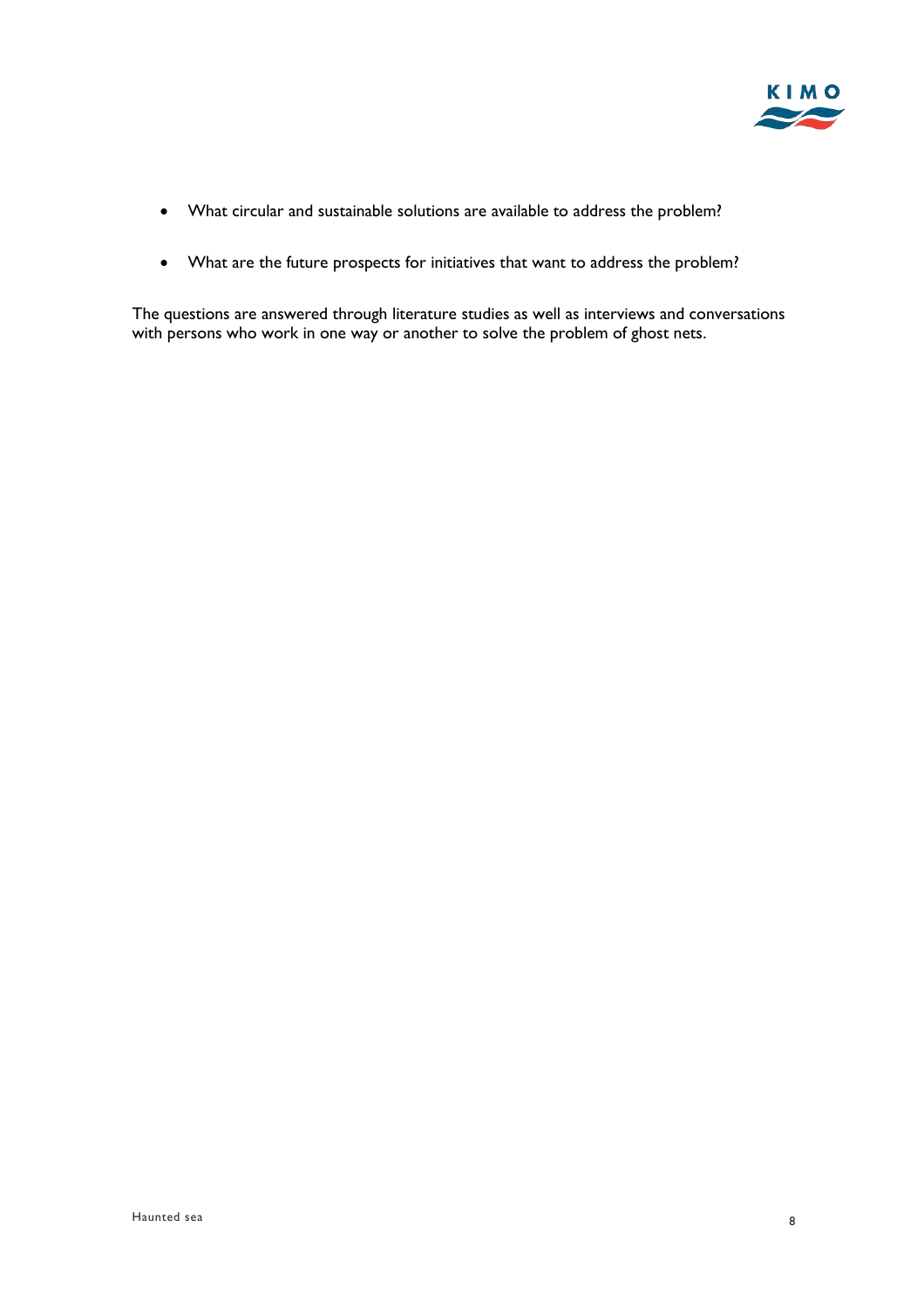# <span id="page-9-0"></span>**2 Results**

### <span id="page-9-1"></span>**2.1 Description of the problem of lost fishing gear/ghost nets**

When describing the problem of ghost nets, it is difficult to pinpoint individual responsible actors. There are fewer and fewer knowledge gaps, and we know that some of the underlying causes are the lack of legislation and of infrastructure for collection and recycling (CNO, 2020). The physical loss of fishing gear can also be explained by different factors. Among the most common causes is that the actual construction at the surface (float) that should keep the equipment upright sinks due to collision, currents, misjudgements of depth or that they have been abandoned and overgrown. Another common problem is that the floats lose their grip of the equipment below the surface, due to weak ropes or knots, too much load or boat traffic (Ibid.). Weather conditions and inadequate waste management on board are also contributing factors (OSPAR, 2020). Below is a further description of the issue of ghost nets, with focus on scope and consequences in the sea areas off Sweden's coastline.

#### <span id="page-9-2"></span>**2.1.1 Magnitude**

Figures on the exact presence of ghost nets and other equipment are difficult to ascertain, but across Europe, over 33,000 nets are estimated to be lost annually (Blue Circular Economy, 2020). Around the Swedish coast, the problem is greatest in the southern Baltic Sea, the Sound and along the west coast (SwAM, 2020). However, the problems differ in these areas, with respect to what type of equipment is lost. In the Baltic Sea and in the Sound, it is mainly nets, while lobster creels are the big problem on the west coast (Sixten Söderberg, personal communication, August 10, 2021; Per-Olof Samuelsson, personal communication 27 August, 2021). Within the framework of the project 'Collecting ghost nets in the Baltic Sea' a total of 22,000 kg of lost fishing nets was picked up in 2012 in the Baltic Sea and it is estimated that 5,500 - 10,000 nets are lost there annually (BalticSea, 2020). Along the Swedish west coast accepted figures have long been that 3,000 - 5,000 lobster creels are lost annually (CNO, n.d.). Per-Olof Samuelsson (personal communication, 6 September 2021) who is the project manager for the 'Ghost fishing project' (see chapter 2.2.2.4) explains, however, that the figures in recent years have decreased to 1,000 – 2,000. This is due to new restrictions on the permitted number of lobster pots for recreational as well as professional fishermen.

The extent to which abandoned fishing equipment causes damage in the sea depends on various factors. The type of equipment is crucial, as the fishing efficiency for gear such as Danish seines and trawls generally decrease once they are released from the vessel (Gilman et al., 2021). Passive gear such as cages and nets are also at greater risk of getting lost (CNO, 2020). This is because they generate catches without the fisherman being present and controlling the process. In general, they are also cheaper than active gear, which can affect the degree of caution (Ibid.). Local environmental factors also affect the extent of the damage (Gilman et al., 2021). The risk for ghost fishing is higher in places with high amounts of marine animals. Furthermore, the ghost fishing effect is influenced by the local seabed environment: whether it is open and flat or consist of substrates and three-dimensional structures, as tools can get stuck in these (Ibid.).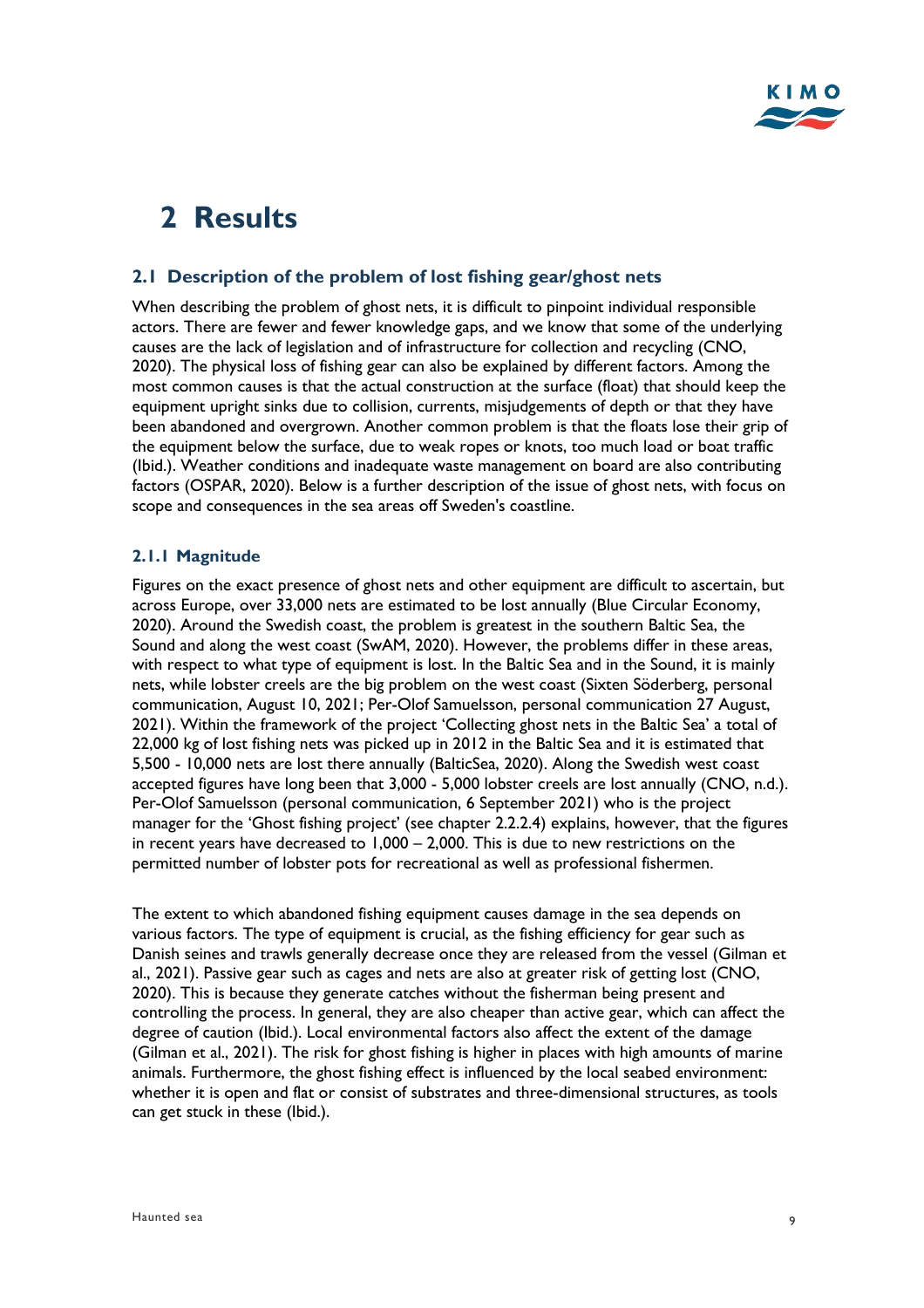

#### <span id="page-10-0"></span>**2.1.2 Ecological impact**

One of the main problems with lost fishing gear is the passive fishing that can continue without anyone taking care of the catch (Macfadyen et al., 2009). When the equipment is no longer controlled by the fisherman, it can catch and potentially kill fish and shellfish in an uncontrolled manner. This can affect populations and poses a particular risk to species that are already close

to extinction (National Oceanic and Atmospheric Administration/NOAA, 2015). When fish and shellfish get stuck in the gear they also act as bait, which makes the ghost fishing effect cumulative and may continue for many years (Calderon, 2016). In the 'West Coast Projects', run by Sotenäs, Tanum and Lysekil municipalities, dragging is done by professional fishermen and diving by professional divers. Project manager Per-Olof Samuelsson (personal communication, 6 September 2021) believes that the most common species in the lost equipment is large crabs. Also live and dead cod, common dab and lobsters occur frequently. Within the framework of the project '8+fjords' an examination was performed in 2015 - 2016 of lost fishing gear in the fjords inside the islands of Tjörn and Orust. During a total 85 hours of dragging 42 pieces of gear were found. Of these, 31 had continued to ghost fish since they were abandoned. The oldest one had ghost fished for as long as five years, which was calculated by studying mussels and



*Figure 2. A crab that survived in a lobster pot lost at sea (photo: Anna Axelsson)*

other organisms attached to the gear. A majority of the tools were cages, but there were also nets and fyke nets. Among the living organisms that were found, the hermit crab and shore crab were by far the most common species. Also king crab and toad crab were common (Ibid.).

In addition to fish and shellfish, marine mammals and birds are also at risk of being affected in various ways by lost fishing equipment. Fishing gear is the type of debris that causes the greatest damage to marine wildlife, through entanglement that eventually leads to the animal suffocating or dying of exhaustion (Wilcox et al., 2016). According to Butterworth, Clegg and Bass (2012), fishing lines or nets are often wrapped around the necks of seals and become difficult to get off, after which they eventually penetrate through the skin. Furthermore, they report that smaller pieces of fishing equipment have been found in the digestive system of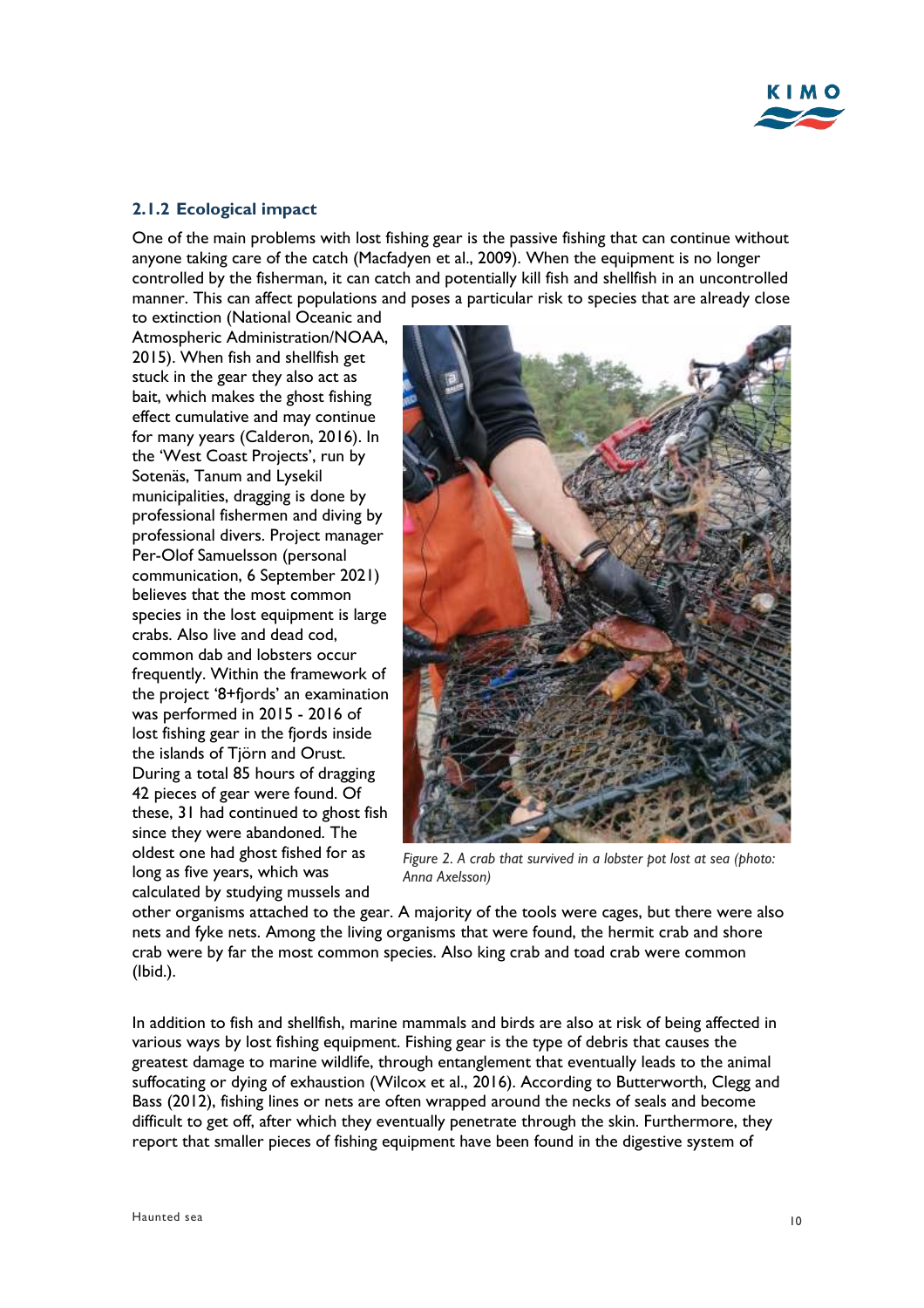

marine mammals and birds. This happens when the animal mistakes the material for food or eats by-products from the fishery, containing, for example, old hooks. The material does not degrade and can contribute to irritation, inflammation and ulceration in the stomach, as well as false feelings of satiety and thus starvation. It can also cause direct damage to the mouth and affect the ability to search for or eat food. It has also been shown that marine birds can find it difficult to fly, dive and nest (Ibid.), and that they use parts of the equipment as material for the nest (CNO, 2020).

The spread and transfer of plastics and other man-made materials are also generating wider ecological consequences. Fishing gear usually consists of synthetic polymers and others types of plastics. The most common are polyamide (also known as nylon), polypropylene (PP plastic) and polyethylene (PE plastic) (OSPAR, 2020). It is also common for the materials to be mixed, containing for example polyvinyl chloride (PVC) and polyester (Ibid.). Plastics such as polymers are resistant materials that are difficult to decompose (Dąbrowska et al., 2021). When they are in water over a long period of time, however, they degrade and emit over time more and more microplastics that can be taken up by surrounding organisms and thus the marine food chain (Macfadyen et al., 2009). The extent of these problems depends on the proportion of plastic in the ghost nets and what kind of plastic it is, because different varieties are differently degradable (Macfadyen et al., 2009; Dąbrowska et al., 2021). The surrounding environment also plays a role, as factors such as heat, UV radiation and mechanical stress from waves affect the degradation and thus the uptake (Ibid.). In addition to plastics and polymers, fishing gear often consists of steel wires, lead sinks, copper coatings and other materials (OSPAR, 2020; Fiskereturen, 2021), which can contribute to the spread of heavy metals (Macfadyen et al., 2009).

An additional effect of ghost nets is altered and degraded habitats for animals and plants (Macfadyen et al., 2009). Impact occurs when the abandoned fishing equipment, for example, covers, wears down or finds its way into the structure of the habitat. The extent of the impact depends on the type of habitat and how sensitive it is (Ibid.). In general terms, species living on or just below the sediments on the seabed, such as crabs and seagrass, are particularly sensitive, especially to cages. Another example of sensitive habitats is coral reefs (NOAA, 2015), which in Swedish waters is only found in the Koster Sea, where the endangered *lophelia pertusa* coral is home to more than 1300 species (University of Gothenburg, 2021). Due to the unique marine environment in the Koster Sea, fishing regulations such as trawling bans in particularly sensitive areas have been introduced (County Administrative Board, n.d.).

A potentially positive effect of fishing equipment remaining in the oceans is that they can function as artificial reefs. In the previously mentioned study of '8+fjords' a large number of cages were colonized by organisms such as oysters, mussels and eggs from walnut snails, sea urchins and anemones (Calderon, 2016). Marine debris moving through the body of water creates particularly good habitats for sessile species, which live attached to substrates and whose food is particles moving in the body of water (Kiessling, Gutow & Thiel, 2015). However, it also means increased risks of spreading invasive species and microalgae that can cause algal blooms, since the marine debris is transported over long distances by sea currents (Macfadyen et al., 2009). The spread is even more efficient since the materials are durable and move slowly through the ocean (Moore, 2008).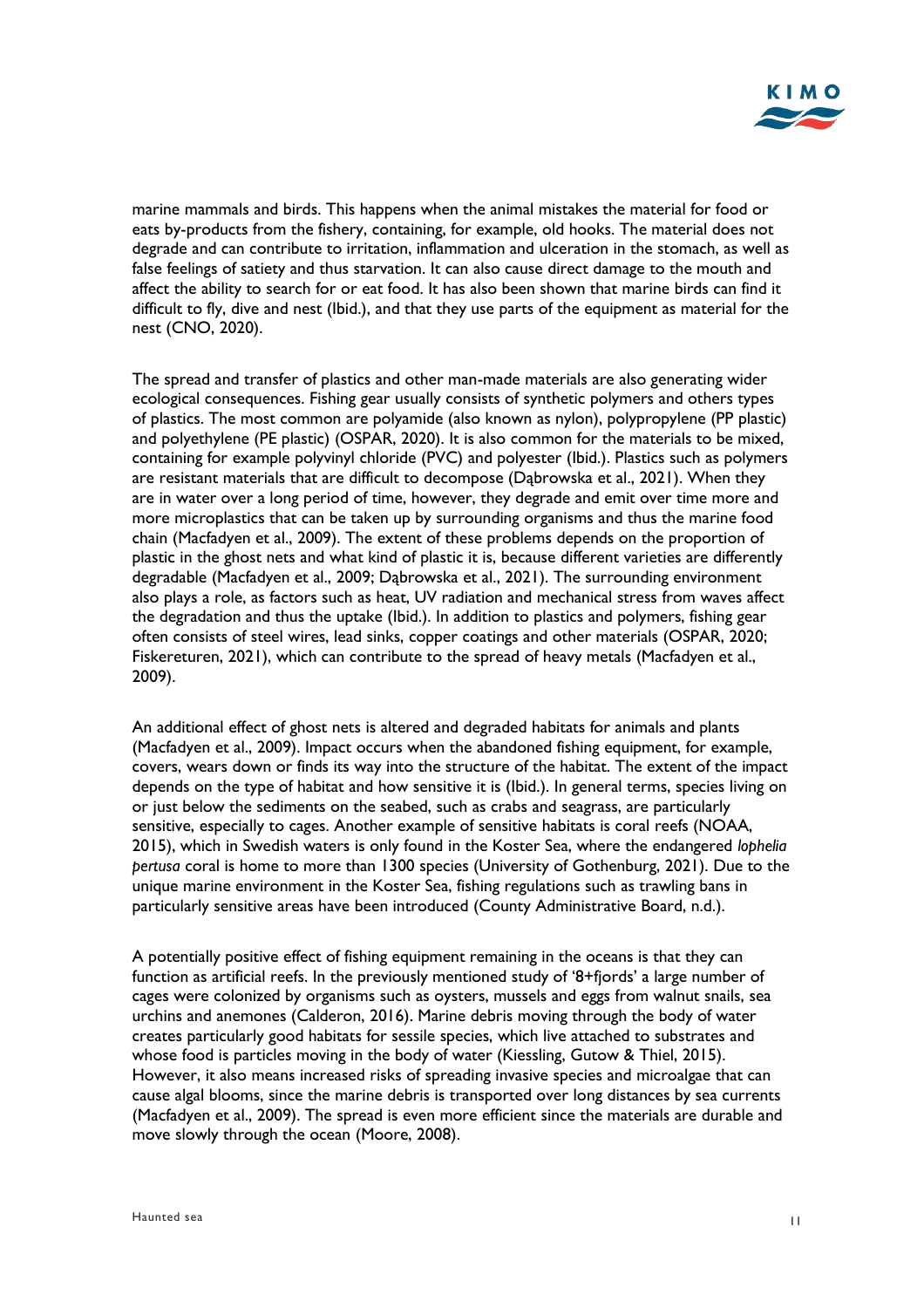#### <span id="page-12-0"></span>**2.1.3 Other impact**

In addition to their negative effects on marine ecosystems, the remaining ghost nets can also have economic and/or social consequences. For the fisherman, there will be financial consequences both as a result of the loss of equipment and the demise of commercially valuable organisms lost through ghost fishing. Costs include, among other things, replacement of equipment and possibly extra resources (such as time, fuel and better equipment) to catch fish from declining populations (NOAA, 2015). Depending on which species are affected and what commercial value they have, ghost fishing and its impact on fish stocks also means an economic loss for the fish processing industry (Macfadyen et al., 2009).

If fishing equipment ends up on the coast or in coastal areas, tourism, recreation and other human and commercial activities can be affected (Gilman et al., 2021; Macfadyen et al., 2009). This is because the aesthetic and recreational value of a beach decreases when it is littered, which will have effects for both the individual visitor and the tourism sector in general (Beamount et al., 2019). Large amounts of marine debris can also affect the overall image of a destination in a negative way (Moore, 2008). When ghost nets and other debris end up on beaches, coastal municipalities are also affected as financial resources from the municipal budget needs to be spent on beach cleaning (County Administrative Board in Västra Götaland, 2014; HaV, 2015).

There are also safety aspects of ghost gear. If the abandoned equipment occurs in areas with much ship traffic, navigation may be affected (Gilman et al., 2021;Macfadyen et al., 2009). The risks depend on the type of fishing equipment, whether it remains floating and how visible it is after being released from the boat (Ibid.).

### <span id="page-12-1"></span>**2.2 Current measures in relation to lost fishing gear/ghost nets**

The ghost net phenomenon includes various actors who contribute to and/or suffer from the problem. Solutions therefore need to be characterized by cooperation and communication across sectors (Richardson et al., 2019). The problems are also cross-border with varying geographical and oceanographic conditions (CNO, 2020). This makes the issue more complex and emphasizes the need for measures and agreements both within and between countries (Macfadyen et al., 2009). Below are some examples of actions at international, national and local level, focusing on the North Sea and the Baltic Sea.

#### <span id="page-12-2"></span>**2.2.1 International**

#### **2.2.1.1 KIMO International**

KIMO International is an organization consisting of cooperating municipalities from Belgium, Denmark, the Faroe Islands, Germany, Lithuania, the Netherlands, Norway, Sweden and the United Kingdom (KIMO, n.d.). Through a shared vision, its members strive to protect the sea and marine environments. One of several areas that KIMO works with is marine litter, including the problem with ghost nets. Through the long-running project 'Fishing for Litter', the organization has helped hundreds of fishers in the work of collecting marine debris. In dialogue with fishers, recommendations have also been made for how littering can be avoided in the fisheries sector, within the framework of the 'Net Cuttings' project (Ibid.).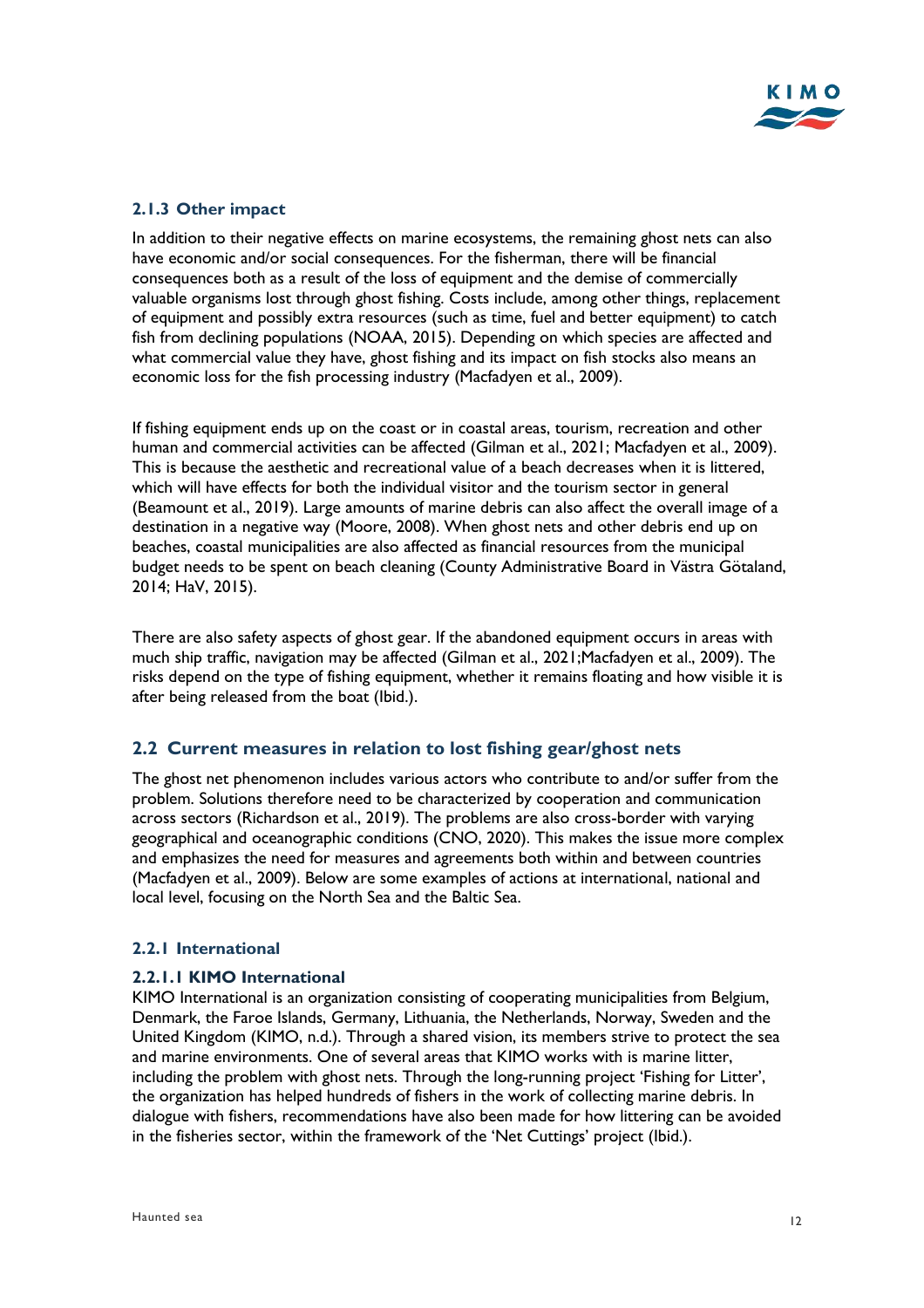

#### **2.2.1.2 Clean Nordic Oceans (CNO)**

In 2017, CNO was started in response to the high proportion of marine litter estimated to consist of fishing equipment. Through a network of experts, the main purpose of this collaboration was to generate and disseminate knowledge on the issue. They also mapped how well the Nordic countries are doing regarding knowledge of the issue and current measures to address it. In this way, the network intended to help reduce the amount of lost fishing equipment in the oceans and improve solutions for recycling and reuse (CNO, 2020).

#### **2.2.1.3 MARELITT Baltic**

Another international initiative was MARELITT Baltic, which was a collaboration between Sweden, Estonia, Poland and Germany (Tschernij, Press, Migdal, Stolte & Lamp, etc.). The project was funded by the EU and worked with measures on ghost nets in four aspects; mapping, collection, recycling and prevention. Within the framework of the project, a guide was also produced (Baltic Sea Blueprint) for how decision-makers and other actors can work with the issue in these four aspects. The guide contains step-by-step recommendations on what to do at which point in the process, and also on which actors to involve (Ibid.). Within the framework of the project a comprehensive environmental impact assessment was carried out of measures for the collecting of ghost nets in the Baltic Sea (Sahlin & Tjensvoll, 2018).

#### <span id="page-13-0"></span>**2.2.2 National and local**

#### **2.2.2.1 Swedish Agency for Marine and Water Management (SwAM)**

In Sweden, public agencies as well as organizations work with the issue. According to Charlotta Stadig (personal communication, 31 August 2021), an officer at the Swedish Agency for Marine and Water Management, the authority is responsible for coordinating efforts on ghost nets. In addition to financing projects related to ghost nets, locating and collecting lost fishing equipment is included in the agency's action program for a good marine environment (SwAM, 2021).

In accordance with the EU Control Regulation (1224/2009), fishermen are required to report lost gear within 24 hours of the loss. SwAM is responsible for receiving this reporting and for the tool Ghostguard, where it is possible to report coordinates for found ghost nets and completed cleaning efforts. According to Ms Stadig, the authority also works with information initiatives for recreational and professional fishermen and has, for example, produced a checklist to follow when collecting fishing gear. They are also working on the implementation of the EU's new single-use plastics directive, which includes fishing equipment (see Chapter 2.4.2).

#### **2.2.2.2 Municipality of Simrishamn**

Several coastal municipalities carry out active work with various initiatives concerning ghost nets. One of the forerunners is the municipality of Simrishamn [in the south of Sweden], which was one of the leading players in the work with MARELITT Baltic. The municipality was also involved in the project 'Fishing For Litter', in collaboration with KIMO Baltic Sea (Camper, 2016). The project involved fishermen bringing litter caught in their fishing gear to the port, where it was weighed and classified and then transported to recycling. The project was funded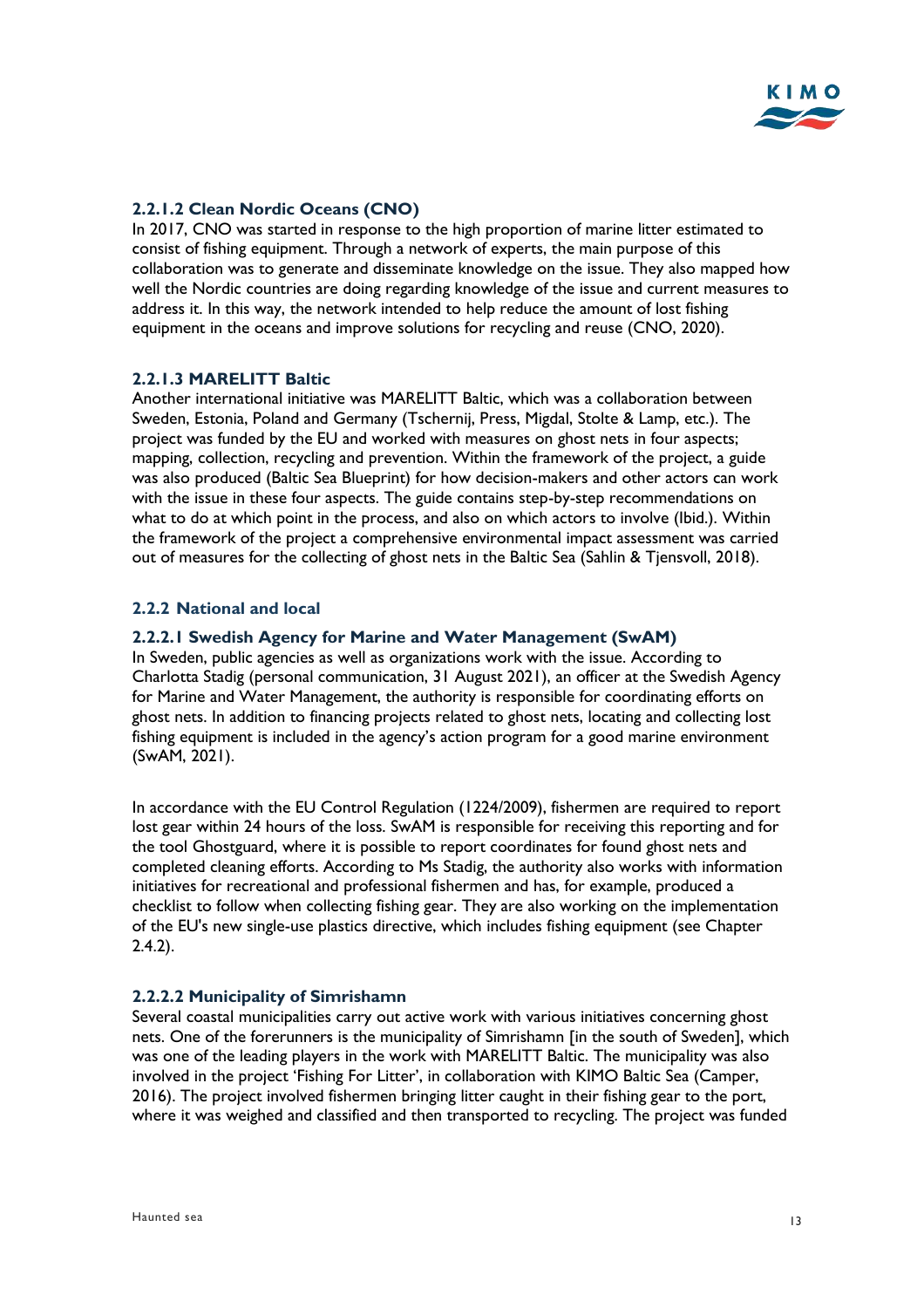

by SwAM and in addition to the direct benefit in the form of cleaner seas, it aimed to inform public opinion and showcase possible measures for dealing with marine litter (Ibid.)

#### **2.2.2.3 Municiplaity of Sotenäs**

Another municipality that has taken a lead in the work with lost fishing gear is Sotenäs . Together with SwAM, the municipality is responsible for the implementation of the new singleuse plastics directive (see chapter 2.4.2). Below are some more examples of projects where the municipality has been or is involved.

With support from the European Maritime and Fisheries Fund and the County Administrative Board of Västra Götaland, several ghost fishing projects have been conducted since 2017, where lost fishing gear in the sea is located and collected through dragging by professional fishers and diving by professional divers (see chapter 2.2.2.6). The method is based on the local fishermen's good knowledge of the sea areas where they operate and has, according to project manager Per-Olof Samuelsson (personal communication, September 6, 2021) been successful:

> 'So far, for example, 600 lobster creels, 100 crayfish cages, 40 nets or pieces of nets with a length of about 3 kilometres and 25 fyke nets have been collected only from the coastal waters of Sotenäs.'

Together with the Fishermen's Association Norden and with support from the Swedish Environmental Protection Agency, the municipality has also implemented a project with the aim of promoting the collection and recycling of fishing gear (Swedish Environmental Protection Agency, 2020). During the project, a total of 37.5 tonnes of equipment were collected, of which 15 percent went to reuse, 66 percent to material recycling and 19 percent to energy recycling. In addition, a proposal for a national system for collecting fishing gear was developed, together with work for increased producer responsibility. The conclusions from the project were, among other things, that policy instruments are needed that create motivation for reuse and recycling, within the framework of increased producer responsibility. To facilitate recycling, the project also advocates labelling (ownership and content) of all gear, as well as a deposit on certain tools (Ibid.). The municipality of Sotenäs is currently collaborating with the Swedish Environmental Protection Agency and SwAM to develop producer responsibility (Emma Ek, personal communication, 23 August 2021).

Fiskereturen ('Fishing return') is another initiative where the municipality of Sotenäs is involved, in collaboration with Båtskroten, Keep Sweden Clean and the Fishermen's Association Norden, and with funding from SwAM (Fiskereturen, n.d.). The service offers collection of end-of-life fishing gear at ten locations along the west and east coasts. By agreement, gear can also be collected from lakes Bolmen, Vänern, Vättern and Hjälmaren. A total of 100 tonnes of fishing gear have been collected since Fiskereturen started at the end of 2019. The material is taken care of, separated and recycled, or alternatively reused as, for example, furnishings (Ibid.). Other examples of projects where the municipality has participated or is participating in relation to ghost nets are "Design for circularity of fishing gear" and "System for locating and salvaging fishing gear" (Symbioscentrum, 2021).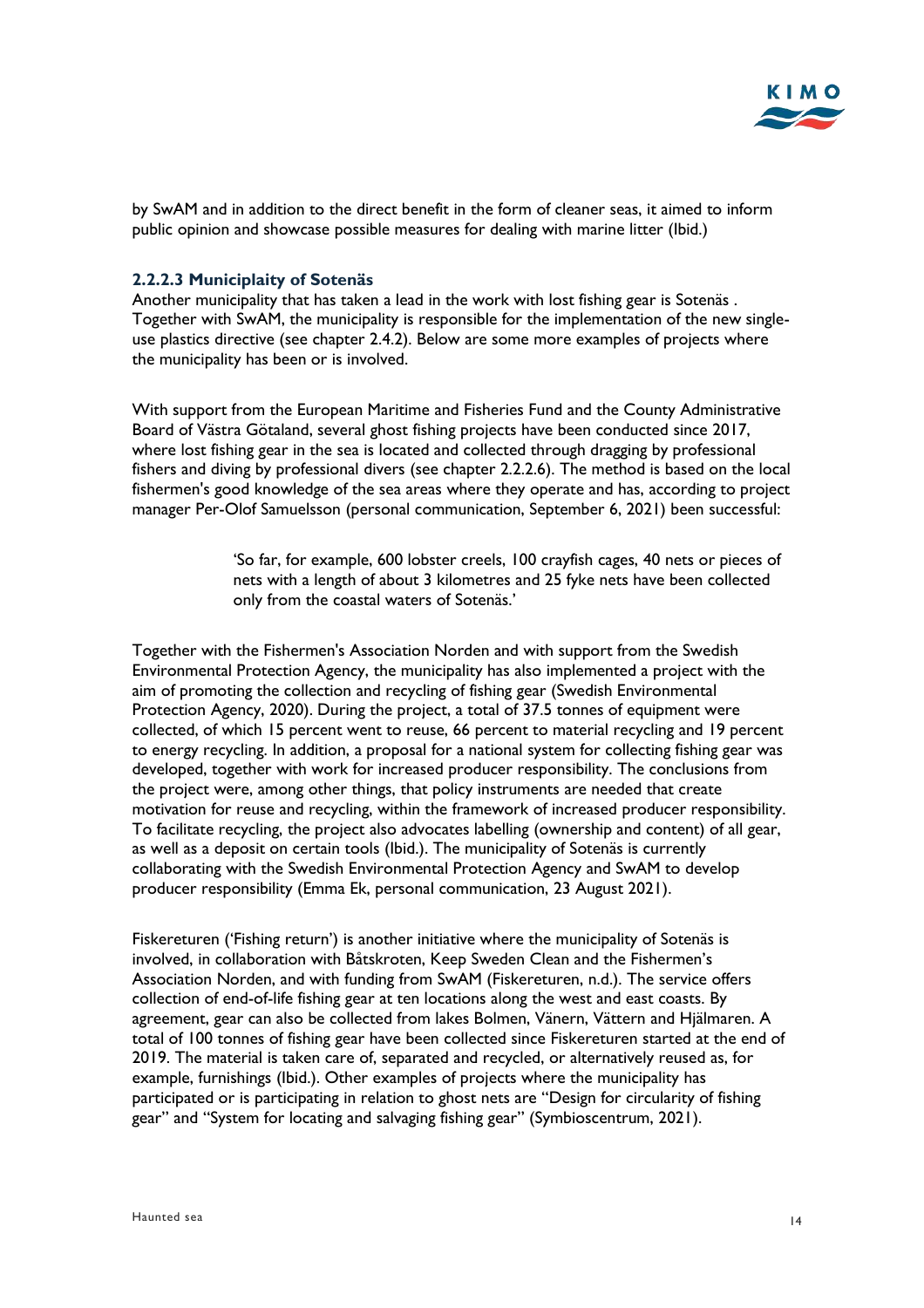

#### **The life cycle of fishing gear**

The manufacturing chain for fishing gear is complex and varies between countries (OSPAR, 2020). Different actors are involved in different parts of the process and a study by Andersson et al. (2018) show that a majority of all fishing gear used on the Swedish Bohus coast is procured from foreign manufacturers. Most tools also have a linear life cycle, which means that they are lost or incinerated after being taken out of service (Ibid.). One of the main challenges for creating circular solutions in the EU is infrastructure and logistics (OSPAR, 2020). There are still relatively few facilities for collection and recycling, which means that the materials often need to be transported long distances. In addition to being economically costly, it is also worse from an environmental perspective than if fishing gear is produced locally (Ibid.).

However, recycling technology is developing and the market is growing (OSPAR, 2020). The pellets that become the end product in the recycling of plastic from the equipment have broad areas of use in industrial production (Karlsson, 2016). Especially in the clothing fashion industry, the idea of using materials from fishing equipment has had an impact (Liljemalm, 2017). Some examples of ghost net products that have been launched in recent years are spectacle frames from the Karün brand and a rain jacket from Tretorn in collaboration with the retailer Naturkompaniet (Ibid.).

#### **2.2.2.4 Sotenäs Marine Recycling Centre**

The material collected in projects such as the 'Ghost Fishing Project' and 'Fiskereturen' is disposed of at Sotenäs Marine Recycling Centre, which is the only recycling centre in Sweden that specializes in marine waste. Stephen Andreasson (personal communication, 3 August 2021) works as a technician at the marine recycling centre in Sotenäs and during a tour of the facility, he explained that the business consists of two parts. The first is the reception itself, where collected waste is taken care of and sorted. This includes gear from local fishermen but also larger deliveries from all over Sweden, for example via 'Fiskereturen'. A large part of the materials consists of lead, iron and other metals, which after sorting are sold on to the company Stena Recycling. Most of the sorted plastic, on the other hand, goes on to the other part of the business, which is a test bed where an innovation project is underway in collaboration with research institutes and universities. Companies are invited here to test new ideas and products that the recycled plastic can be used for. Andreasson describes the business as largely based on this type of collaboration and 'symbiosis' between different actors:

> *'I think it would be difficult otherwise, because there are so many companies that have good ideas and through collaboration you can get very nice and good products. It is unnecessary to compete, there is money for everyone'.*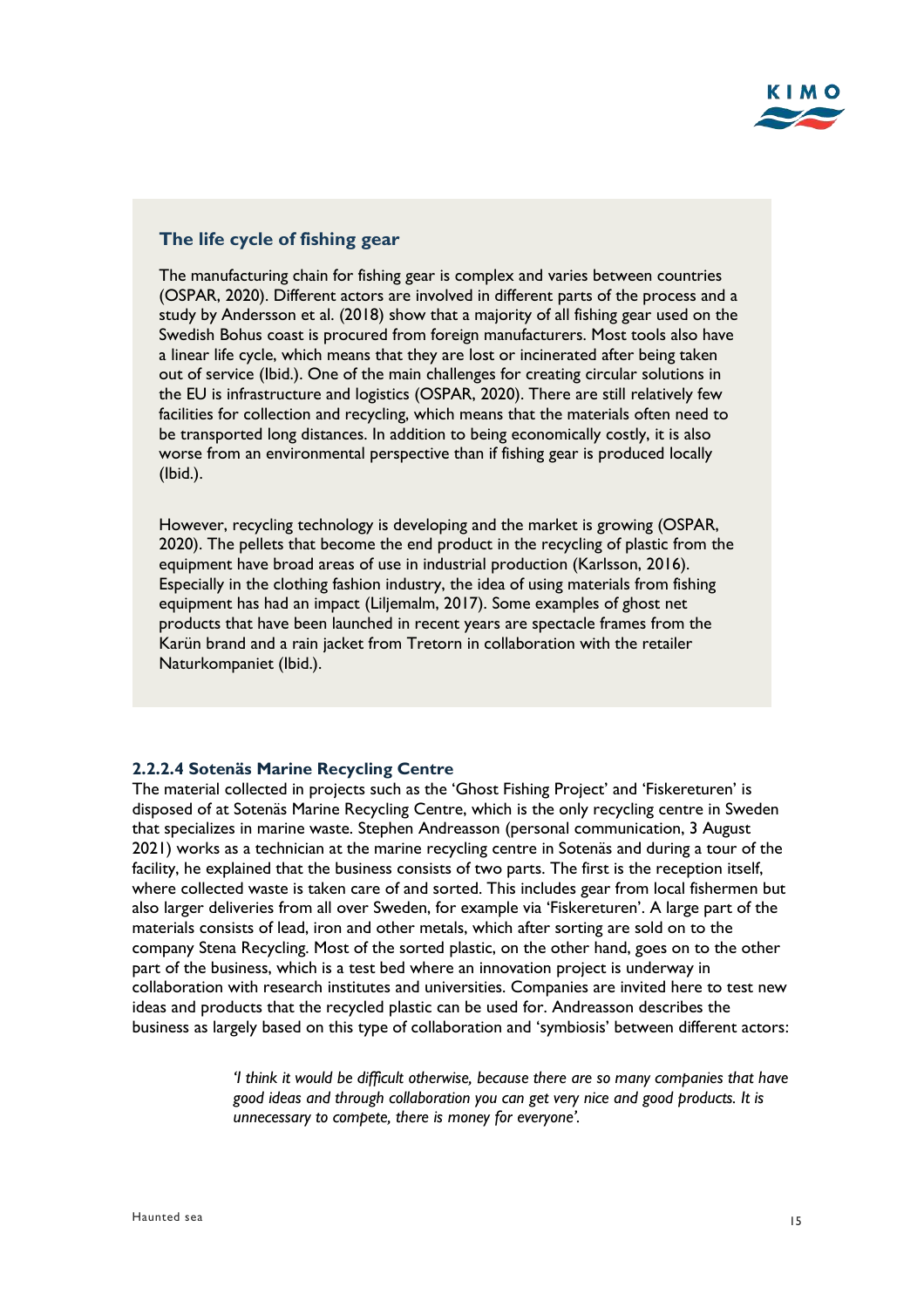

*Figure 3. Sorting at the marine recycling center in Sotenäs (photo: Anna Axelsson)*

Erik Goksøyr (personal communication, 4 August 2021) has worked to develop the marine recycling centre since it started up in its current form in 2018. He says that the foundation for the business was laid by the Fishermen's Association Norden, which until then collected fishing gear and sorted on a quay outside the association's premises in Smögen. Since the marine recycling centre moved to the current premises at Hogenäs industrial area, the business has grown in terms of both employees and collected material and what they can do with the materials. However, the Fishermen's Association Norden is still an important partner.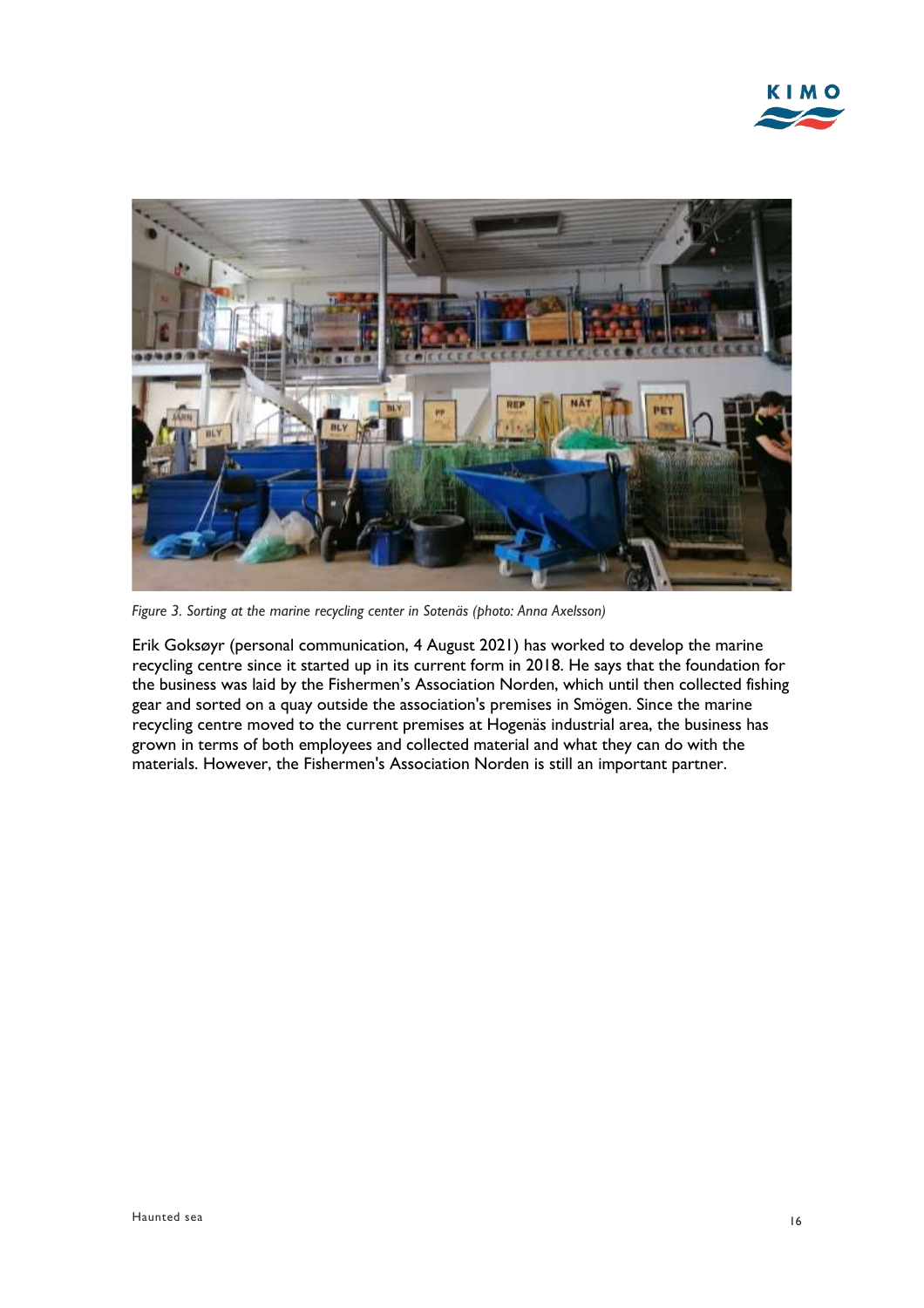

#### **2.2.2.5 Fishermen's Association Norden**

The Fishermen's Association Norden has been producing fishing nets on the island of Smögen in Sotenäs municipality since the 1940s, when the majority of the island's population were directly dependent on fishing to support themselves. Since then, a lot has changed and today

there are only about 20 fishers left on the island, said Sixten Söderberg (personal communication, 10 August 2021) during a visit to the association's premises. The business has adapted accordingly and at present most of the association's production goes to sports and leisure activities. Mr Söderberg mentioned that the changes have also meant an increased focus on how the association can work to protect the marine environment. Among other things, they develop selective fishing gear, which enables by-catches and species of undesirable size to be diverted out of the net to avoid being caught unnecessarily.

An important part of the association's work is the collection of obsolete fishing gear, which began in 2008 and is still ongoing. This activity has been scaled up to the marine recycling that currently takes place at Hogenäs industrial area. According to



*Figure 3. Fishermen's Association Norden's premises in Smögen (photo: Anna Axelsson)*

Söderberg, this is because the municipality of Sotenäs saw the potential. He emphasizes the importance of collaboration to find solutions to maritime-related challenges. According to Söderberg, the Fishermen's Association Norden can be described as one of several important hubs for such collaboration - a so-called marine development centre.

#### **2.2.2.6 "Ghost fishing project" and the "West Coast model"**

"The 'ghost fishing project' is a SwAM-funded initiative in collaboration between the municipalities of Tanum, Sotenäs and Lysekil. Within this project, professional fishermen from each municipality drag for fishing gear, according to project manager Per-Olof Samuelsson (personal communication, 27 August 2021). The "ghost fishing project" has been developed into the so-called "West Coast model". Ropes, weights and drags which have been utilised have been tested in ongoing and completed ghost fishing projects. Samuelsson describes cooperation with the fisheries sector as an effective approach, due to the fishermen's local knowledge of factors such as bottom conditions and currents. They also have access to the equipment required for the work. It is also a way to strengthen cross-sectoral collaboration around the work with lost fishing gear.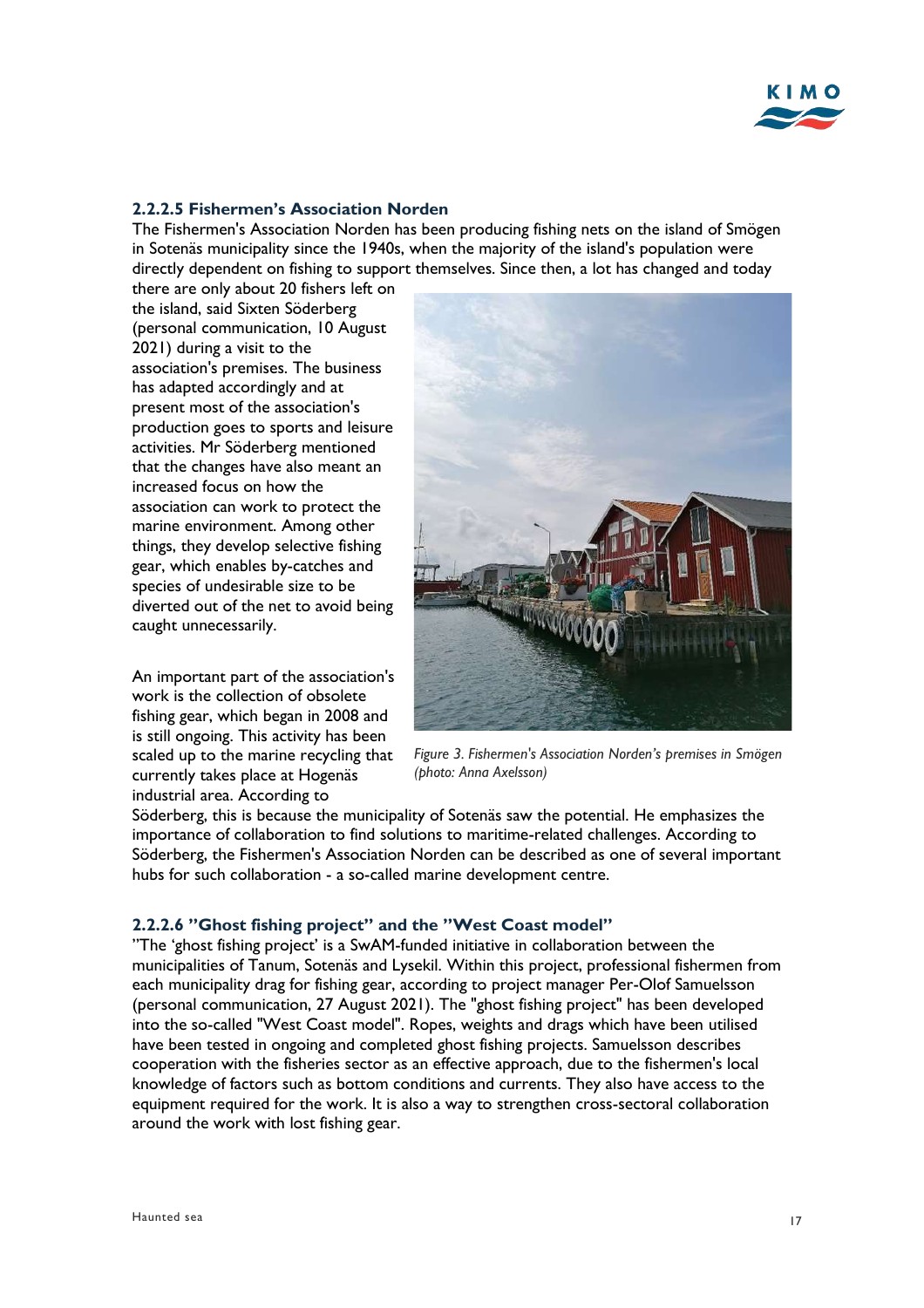

The dragging is based on where the local fishermen have identified or suspect an area with lost fishing gear, Samuelsson explains. There is also a constant exchange of experience between the fishermen, which is a requirement from the project manager. Eelgrass beds, mussel beds, contaminated sediments and other sensitive or risky areas can be avoided by this method. The actual dragging is performed with at least two people on board and with the help of dragging

tools with hard angled spikes (Figure 5). The results are documented in dragging diaries, registered in Ghostguard and compiled in final reports. The collected gear is rinsed and then transported to the marine recycling centre in Sotenäs. Equipment that is still of good quality is returned to the owner if it is marked. If it is unmarked, it is registered as derelict, in accordance with routines established with the police responsible for derelict finds.



*Figure 5. Gear for hauling lost fishing gear (photo: Per-Olof Samuelsson)*

Diving after lost fishing equipment follows the requirement that the group consists of at least three people with special certificates. The diving takes place mainly in shallow rock reefs and at steep edges, but also at fixed structures such as stone revetments, navigation marks and the like. These are areas where equipment tends to get stuck and where dragging is difficult to perform. Here, too, the knowledge of local fishermen is used to identify areas with a high incidence of lost fishing equipment. The routines for documentation and registration of the equipment are the same as for fishermen.

#### **2.2.2.7 Divers Against Ghost Nets (DAGN)**

A non-profit organization that works with the issue of ghost nets is Divers Against Ghost Nets (DAGN), whose activities are largely to dive and collect lost fishing gear. They are primarily active on Hönö in Gothenburg's northern archipelago, but also in the Gullmaren fjord at Lysekil. In a conversation with the chairman Paul Hultsbo (personal communication, 5 August 2021), he says that the organization in its current form has existed since 2019, but that some of the members have been diving for ghost nets together since 2008. In total, they perform around 1000 dives per year, a large part of which is devoted to practicing cooperation and safety, as it can be risky to dive for ghost nets.

In addition to actively looking for ghost nets, DAGN's activities are also about disseminating information and knowledge about the problems with ghost nets and other marine debris. A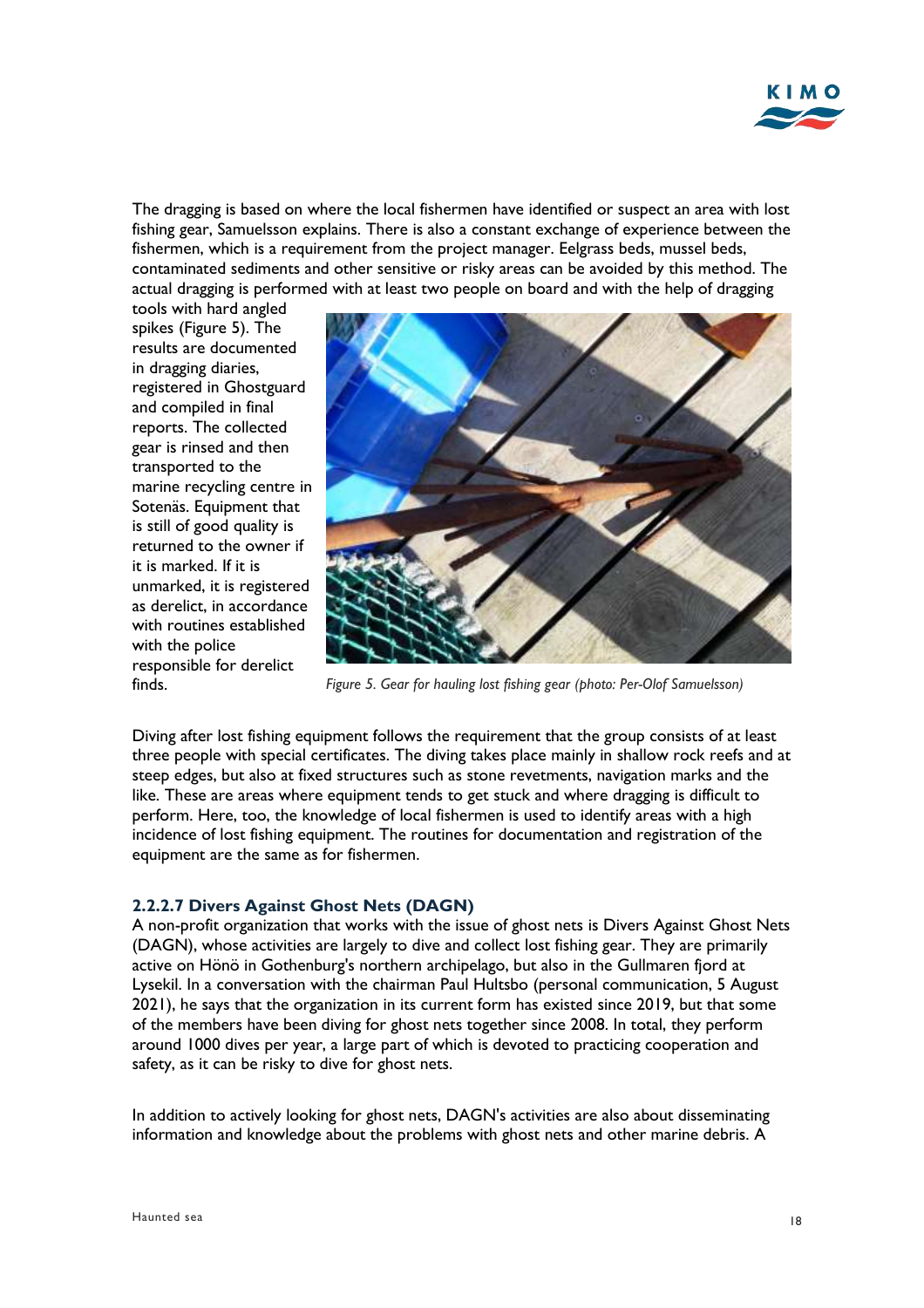

focus is to reach out with media and Hultsbo describes that sound and image are the key to getting a good impact and catching people's attention. The organization also organizes beach cleanings and other events. According to Hultsbo, it is a great advantage if these are adapted for children, as they are easily involved in the issue and take it seriously. Collaboration with other actors is also an important part of the business. For example, they collaborate with SwAM and use the application "Ghostguard" when planning dives. Cooperation with professional fishermen and listening to their information is also important during that planning.

#### **2.2.2.8 Ghost Net Hunters (8+fjordar)**

Ghost Net Hunters (Spöknätsjägarna) is a sub-project within '8+fjords'. During the project, approximately 300 lobster creels have been collected, says field worker Robin Wolf (personal communication, 12 August 2021) during a ghost net hunt that was arranged on 12 August 2021



in connection with the West Coast Marine Week. He also mentions that they have identified a new method for locating lobster creels, which has shown to be effective. It involves looking at the so-called deep holes, at the edges of which the lobsters move and where most lobster creels are thus placed. These areas are examined with an underwater drone to learn more about the bottom environment. If the area consists of soft clay bottom, dragging can begin.

During the ghost net hunt that was arranged during the West Coast Marine week 2021, about 20 lobster creels were collected in the course of less than an hour near the Tjörn bridge. These were taken ashore to be rinsed and transported to the marine recycling centre in Sotenäs.

*Figure 6. Ghost net hunt with 8 + fjords during the North Sea Week 2021 (photo: Anna Axelsson)*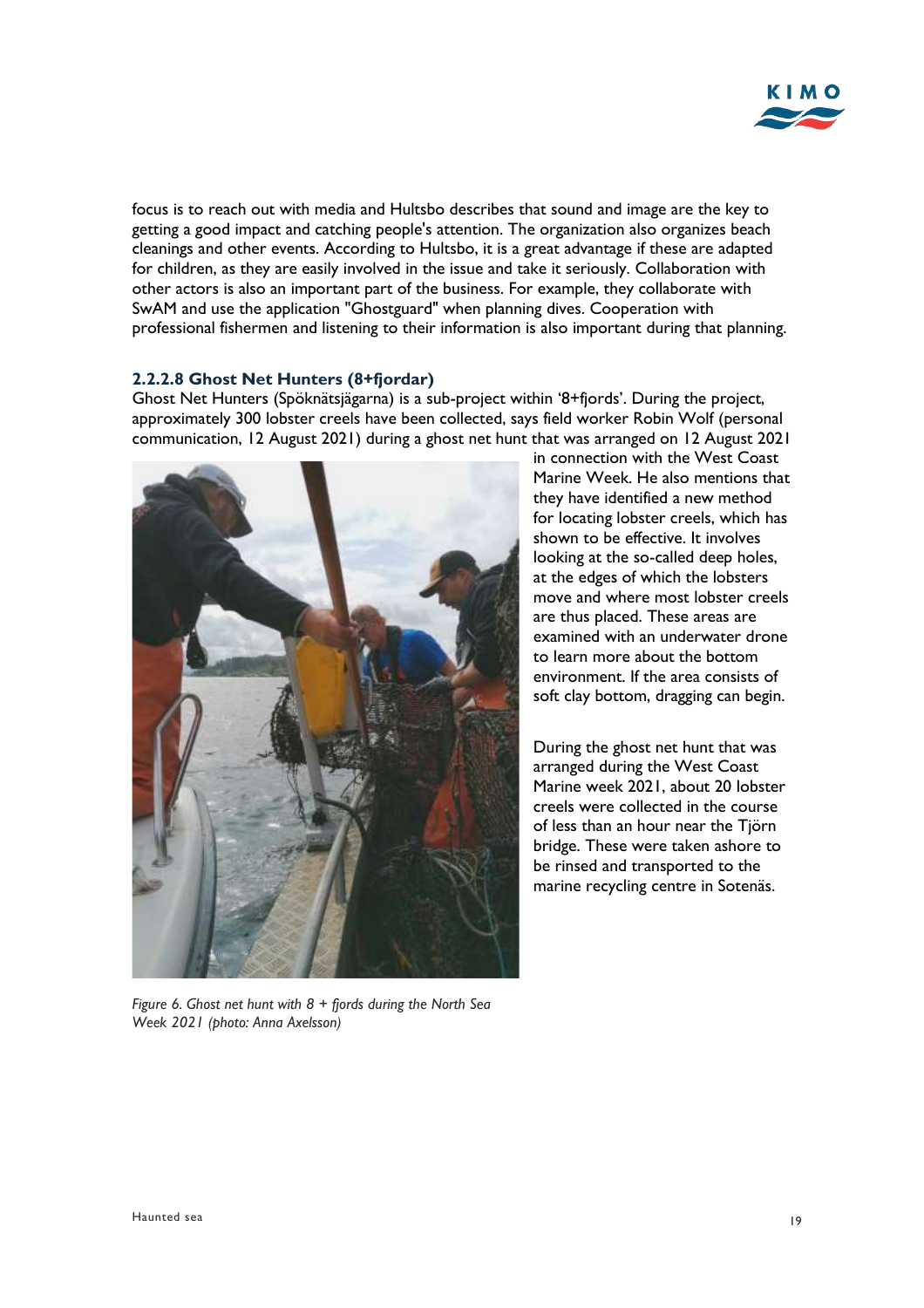### <span id="page-20-0"></span>**2.3 Other potential measures**

It is obvious that a number of actors are affected by ghost nets and that the problem can be tackled in many different ways. Although the challenges look the same, no solutions are universal but rather need to be adapted to each country and/or actor (CNO, 2020). However, it is possible to identify certain suggestions for solutions that recur in the literature on ghost nets and that can be generally applicable and effective. Some examples are provided here.

#### <span id="page-20-1"></span>**2.3.1 Location and marking**

Equipment is often lost due to conflicts between passive fishing and other activities. A trawling fishing boat or other vessel traffic may cut off fishing gear that is fixed at the surface (CNO, 2020). This can be avoided by ensuring that the cage, net or creel is placed outside the fairways. As for cages and creels, it is also important that the ropes are long enough to reach the sea floor so they are not transported away with currents (Keep Sweden Clean, n.d.). According to Per-Olof Samuelsson (personal communication, 27 August 2021), the lines should be at least 10 m longer than the depth at the location and the cage or creel should weigh at least 7 - 8 kg. He also emphasizes the importance of including such requirements in legislation.

Another preventive measure is to make the equipment visible with, for example, flags, lights or reflectors (CNO, 2020). In Norway, this method has been digitized, through online maps with information on the exact location of passive equipment. The maps are available to the public and have, according to CNO (2020), proved effective. Another option is to mark equipment with a name or number that enables the identification of the owner, which can potentially prevent the tendency to abandon fishing equipment at sea (Ibid.).

#### <span id="page-20-2"></span>**2.3.2 Alternative design**

Disassembly and recycling of fishing equipment is facilitated by reducing the number of materials it consists of (OSPAR, 2020). Some equipment is designed to reduce the actual ghost fishing efficiency, using cotton and other degradable materials that dissolve over time and enable escape routes (Gilman et al., 2021). Cages are generally easier to design to avoid ghost fishing, as they can be more easily equipped with escape panels (Hedgärde et al., 2017). According to CNO (2020) and Per Olof Samuelsson (personal communication, 6 September 2021), an effective measure against ghost fishing can be to ban fishing with cages that are not equipped in this way, something that has been done in Norway. However, it is not possible to completely rely on this method, as algae, barnacles, etc can clog the escape routes (NOAA, 2015). Robin Wolf from "8+fjords" (personal communication, 12 August 2021) mentions that lobster fishermen often reinforce their creels with cable ties. This is probably due to fear of lobster thieves, but it also makes it impossible for organisms to escape if the gear is lost and starts ghost-fishing.

Another option is to use biodegradable material for the entire equipment. A study by Kim, Kim, Lim, An and Suuronen (2016) compared such fishing nets with conventional nylon nets, which take decades to fragment. The results showed an equivalent catch of the tested fish (a pikeperch), which indicates that the new nets would be economically sustainable. They also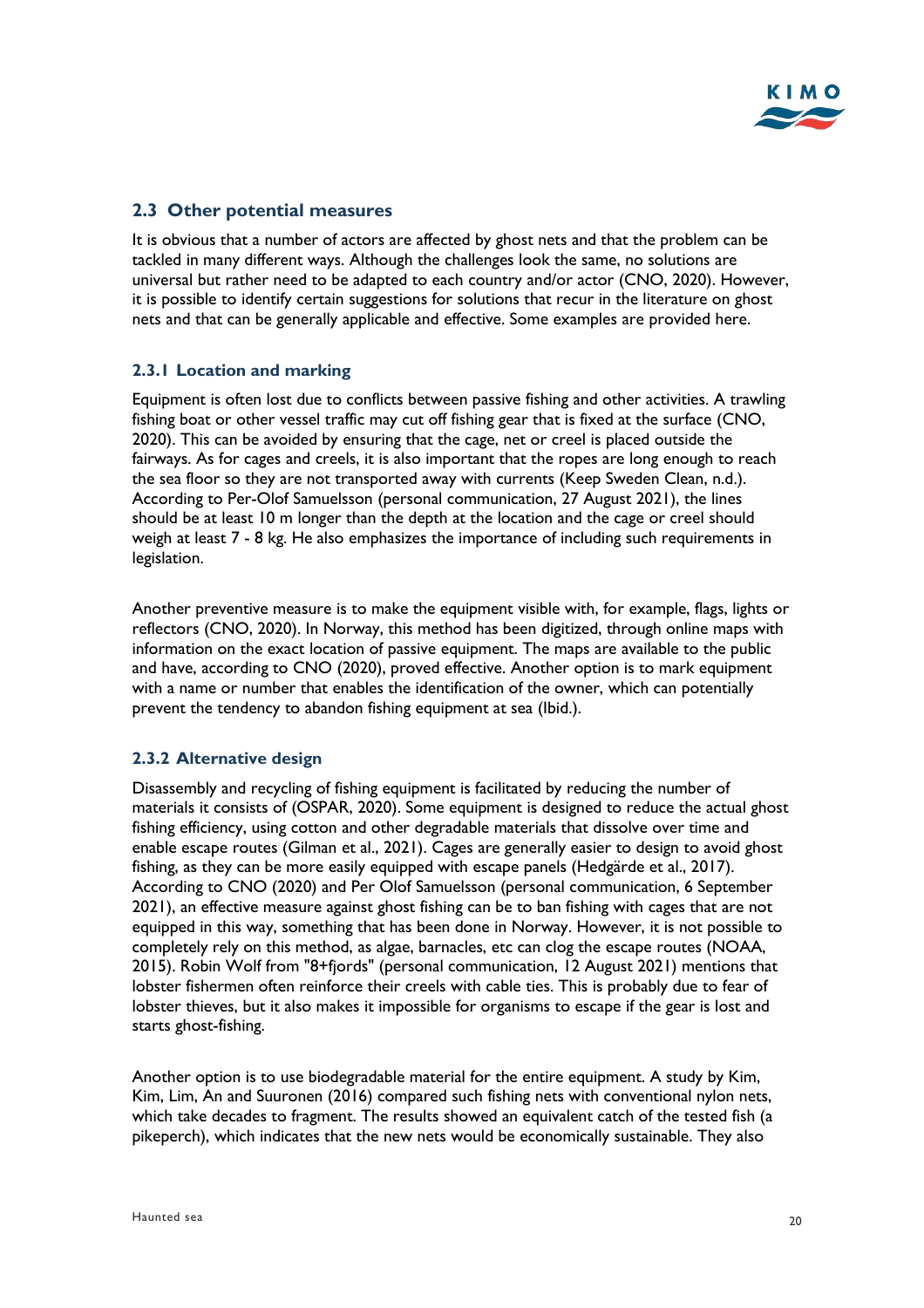

began to degrade after 24 months and showed lower catches of juvenile fish, which is positive from an ecological point of view. According to OSPAR (2020), however, it is important to apply the precautionary principle when it comes to biodegradable fishing equipment. As it has not yet been tested on a large scale, it is difficult to say anything about the real effects, such as what they degrade into. There is also a risk of reverse effects, because of reduced caution based on false perceptions that biodegradable equipment would do no harm. In the current situation, they should therefore primarily be seen as a solution in cases where preventive measures are not possible (Ibid.)

#### <span id="page-21-0"></span>**2.3.3 Reporting and locating**

A survey by Andersson et al. (2018) points to shortcomings in the reporting of lost fishing gear which, among other things, seems to be due to misconceptions that the obligation does not apply to all gear. Several fishermen were of the opinion that reporting had no real effect. According to CNO (2020), there is also a fear among many fishermen that the reporting would make them financially responsible for retrieving the material. These aspects emphasize the importance of clear communication between fishermen and the authorities. In Norway, this has been successful, through a reporting system, including clear coordinates, and clarity that the fisherman is not responsible for picking up lost fishing equipment (Ibid.)

There are also preventive measures using remotely controlled underwater vehicles to locate areas where the risk of losing equipment is particularly high. In this way, knowledge is gathered about which areas should be prioritized when cleaning the seabed. Additional innovative technology is also under development, for example sensors attached to the equipment to enable its location. Then it can be collected through dragging or diving (CNO, 2020). One such project is SeaMe, under the leadership of the Fishermen's Association Norden (Symbioscentrum, 2021).

#### <span id="page-21-1"></span>**2.3.4 Knowledge dissemination and awareness raising**

Surveys regarding the level of knowledge about ghost nets in each Nordic country show that the understanding of the problem is good and that new knowledge is being developed continuously (CNO, 2020). However, this knowledge is not shared between countries, which underlines the importance of dialogue and knowledge transfer across national borders. The level of knowledge for both recreational and commercial fishing also needs to be improved. Although professional fishermen have a high level of expertise in handling fishing gear, there may be little knowledge about the consequences of losing the gear. For recreational fishermen, the problem is rather a lack of knowledge about the handling itself (Ibid.). Increased incentives are also needed for fishermen to hand in worn-out gear (NOAA, 2015). The collaboration aspect is also important for overcoming the problem. There is a need for authorities, organizations and other actors to cooperate on the issue. Above all, the inclusion of fishermen is important in the pursuit of effective solutions (Ibid.).

CNO (2020) points out attitudes and awareness about ghost nets as the most important aspect in order to solve the problem, and according to Dąbrowska et al. (2021) public awareness is not high enough today. They also claim that citizens could be more involved in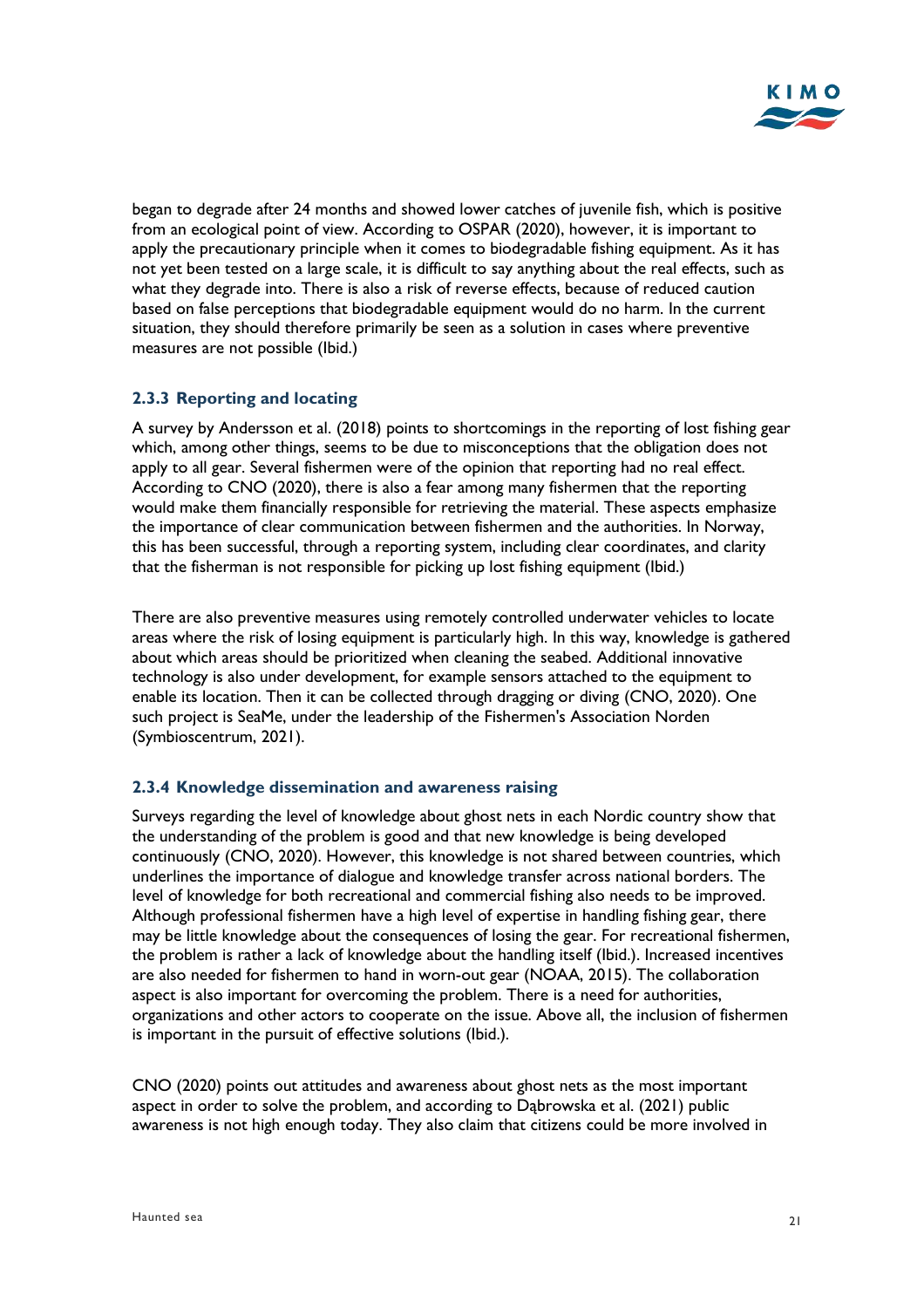

research by helping to monitor and map the presence of ghost nets. Similarly, Richardson et al. (2019) argue that data collection is essential to understand the problems surrounding ghost nets and that citizen research could be a solution. In the Nordic countries, measures that include the collection of lost fishing gear are relatively few (CNO, 2020). In addition to identifying where ghost nets occur, citizen science can therefore also include public and collective actions to collect litter in particularly vulnerable areas (Richardson et al., 2019). In addition to the direct benefit, such collecting can be a way to spread knowledge and thus inform opinion about ghost nets (Axelsson, 2021). This is in line with Dąbrowska et al. (2021), who emphasize the importance of educating society about the problem.

#### <span id="page-22-0"></span>**2.4 Future prospects**

#### <span id="page-22-1"></span>**2.4.1 Circularity**

Based on a review of existing definitions, Alhawari, Awan, Bhutta and Ülkü (2021, p. 18) define the concept of "circular economy" as:

*The set of organizational planning processes for creating and delivering products, components, and materials at their highest utility for consumers and society through effective and efficient utilization of ecosystem, economic, and product cycles by closing loops of concerning resource flows.*

In other words, these are processes that intend to produce valuable products for consumers and society by closing problematic resource cycles, where lost fishing gear can be seen as an example. Recycling, reuse and other circular solutions to lost fishing equipment are increasingly considered as necessary components to overcome the problem. According to some researchers (for example, Dąbrowska et al. (2021)), circularity is the main solution and also the actors interviewed for this report express optimism in the matter.

In addition to the economic and ecological value, Andreasson (personal communication, 3 August 2021) from Sotenäs Marine Recycling Centre mentions that there is a historical value in recycling old fishing gear. As an example, he mentioned the boat Tethis that ran aground outside Sotenäs and from which they retrieved nets and other material. This has since been used in a variety of design items, such as bags and clothes. Information about the history of the materials has been attached to the product when sold, which according to Andreasson has added value to the new products. He also believes that recycled materials are often good quality and that more and more people see the value in collaborating for new innovations that close the material circle.

#### <span id="page-22-2"></span>**2.4.2 Single-use Plastics Directive**

In 2019, the EU adopted the Single-Use Plastics Directive (Directive 2019/904), containing measures to handle the negative impact that certain plastic products have on the environment. The directive identifies fishing gear containing plastic as a special problem. This is due to its ecological impact, but also to its impact on activities such as fishing, shipping and tourism. The directive encourages Member States to introduce more economic incentives for fishermen to submit old gear. Increased producer responsibility is also advocated, in accordance with the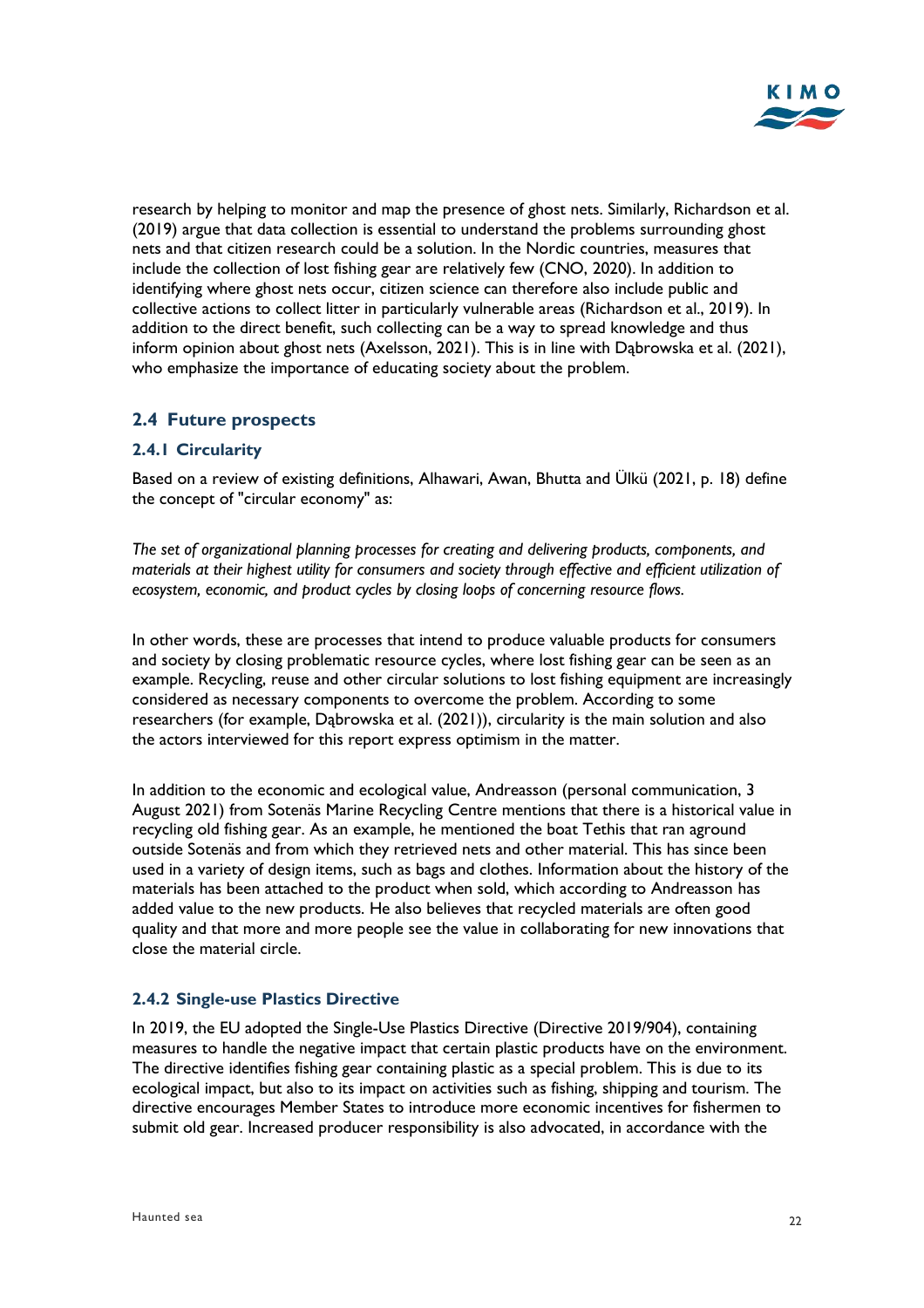

principle that the polluter of the environment is to pay for the damage (Polluter Pays Principle). According to the directive, producer responsibility must cover the financing of environmentally friendly waste management of fishing equipment as well as efforts to increase consumers' awareness of the issue (Ibid.).

Prior to implementation, work is now being done on how producer responsibility may look and function practically. The municipality of Sotenäs, together with SwAM and the Swedish Environmental Protection Agency, has the task of developing new working methods and reviewing how collaboration between authorities, producers, businesses and other relevant actors could look. This takes place within the framework of the project SPIRAL (Smart policy development for producer responsibility for plastic fishing gear). The law amendments, provisions and regulations that Sweden needs to make in order to live up to the disposable plastic directive must, according to the proposal, enter into force no later than 31 December 2024 (SwAM, 2021b). A detailed timeline for the process can be read on the Swedish Environmental Protection Agency's website (Swedish Environmental Protection Agency, 2021). According to Charlotta Stadig (personal communication, 31 August 2021), an officer at SwAM, there are high hopes for positive effects from the directive. With regard to fishing gear in particular, she believes, however, that it can take longer before the effect is visible, compared with products that have a shorter life cycle. This is because fishing gear is normally used for a much longer time than, for example, a PET bottle.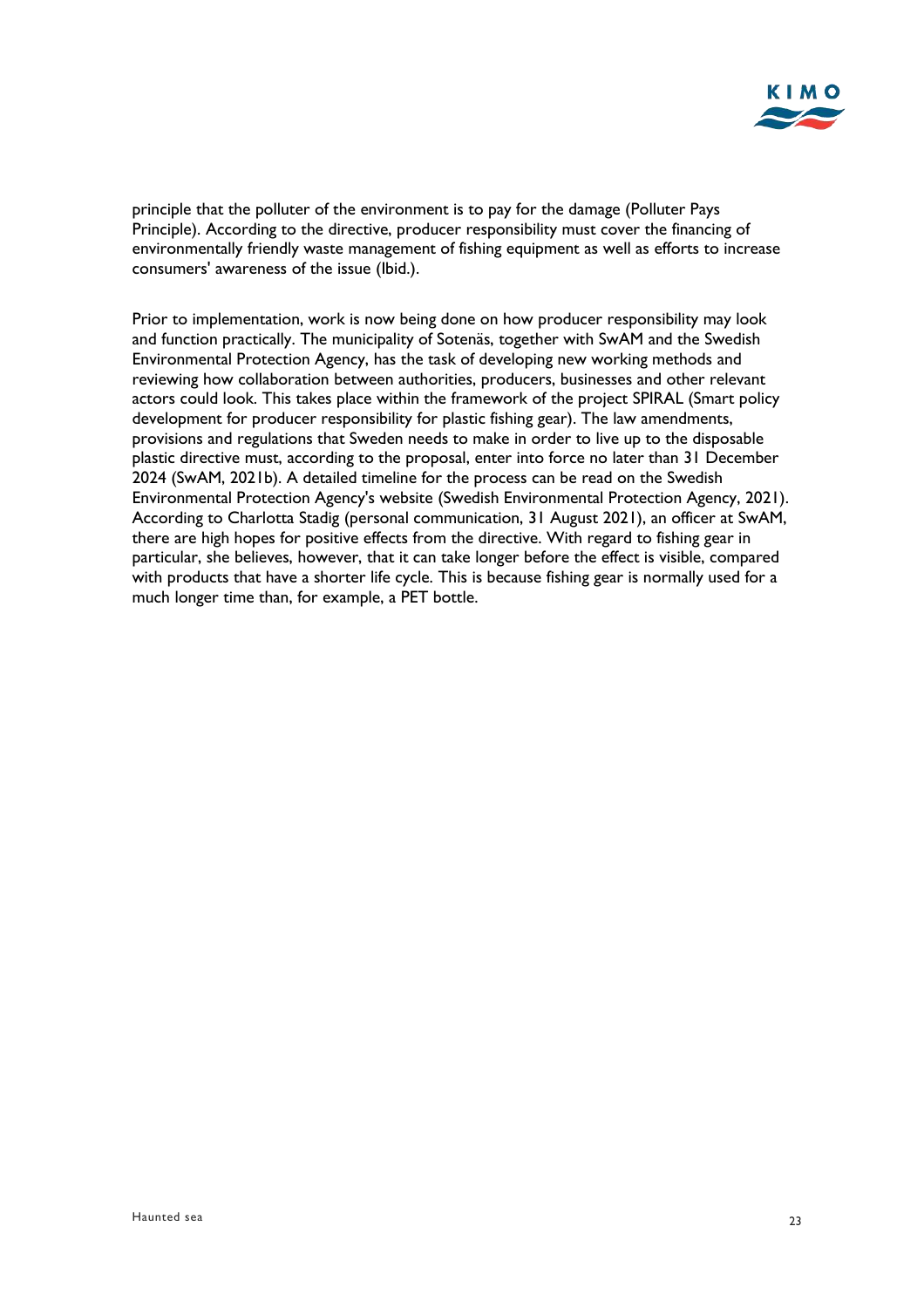# <span id="page-24-0"></span>**3 Discussion**

#### <span id="page-24-1"></span>**3.1 Extent and main consequences of ghost gear**

The clearest example of ecological effects from lost fishing gear is the ghost fishing that can take place without anyone taking care of the catch. When an animal gets stuck and rots in, for example, a lobster creel, it also acts as bait and the catch becomes cumulative. If the creel is not picked up, this can continue for many years, as today's fishing equipment consists of difficult-to-degrade materials. Ecological impact, however, extends beyond only the fish and shellfish caught by the equipment. Marine mammals are also exposed to the risk of entanglement or that the debris is mistaken for food. Lost fishing gear can also degrade coral reefs and other important habitats by covering, abrading or penetrating its structures. As the equipment often consists of plastic and metal, the proliferation of microplastics and heavy metals is also a worrying effect of the loss.

The literature quoted in this report also shows that fishing equipment lost in the sea has effects on a socio-economic level. Direct costs for the fisherman include compensation for lost fishing gear. It also causes indirect and more long-term costs through the loss of commercially valuable species and additional resources to search for fish from declining populations. Other sectors can also be affected - for example the tourism sector as litter reduces the recreational value of a beach. Municipalities also need to invest in cleaning.

### <span id="page-24-2"></span>**3.2 Circular and sustainable solutions to the problem**

Humans will never be able to tame weather conditions, sea currents and other factors that play a role in the loss of fishing gear. However, there are measures that can prevent the loss and/or contribute to increased circularity. Once the gear has been lost, there are also methods for collecting it, for example by dragging and diving. This report has shown that in Sweden there are several actors who work with these issues in different ways - on an international as well as a national and local level. It has also addressed direct measures that the fisherman can apply, and indirect measures such as raising awareness to reduce the problem.

Perceptions of which is the most important measure to overcome the problems of ghost nets vary in the literature. There are also various perceptions of which stage in the life cycle of fishing gear is the most important to address. It may be ineffective to point out a measure as the single most important, as it risks pointing out specific actors as the most guilty. The results in this report indicate that a holistic perspective is needed to solve the problem of ghost gear. The entire life cycle of fishing gear must be taken into account - from production with choice of material and design, to how the gear is disposed of when it is discarded. Circular solutions such as recycling and reuse of fishing equipment can add to the direct benefits that come with picking up lost fishing equipment from the sea. This is because circularity is beneficial even from a larger societal perspective, with regard to resource efficiency for a circular and sustainable economy.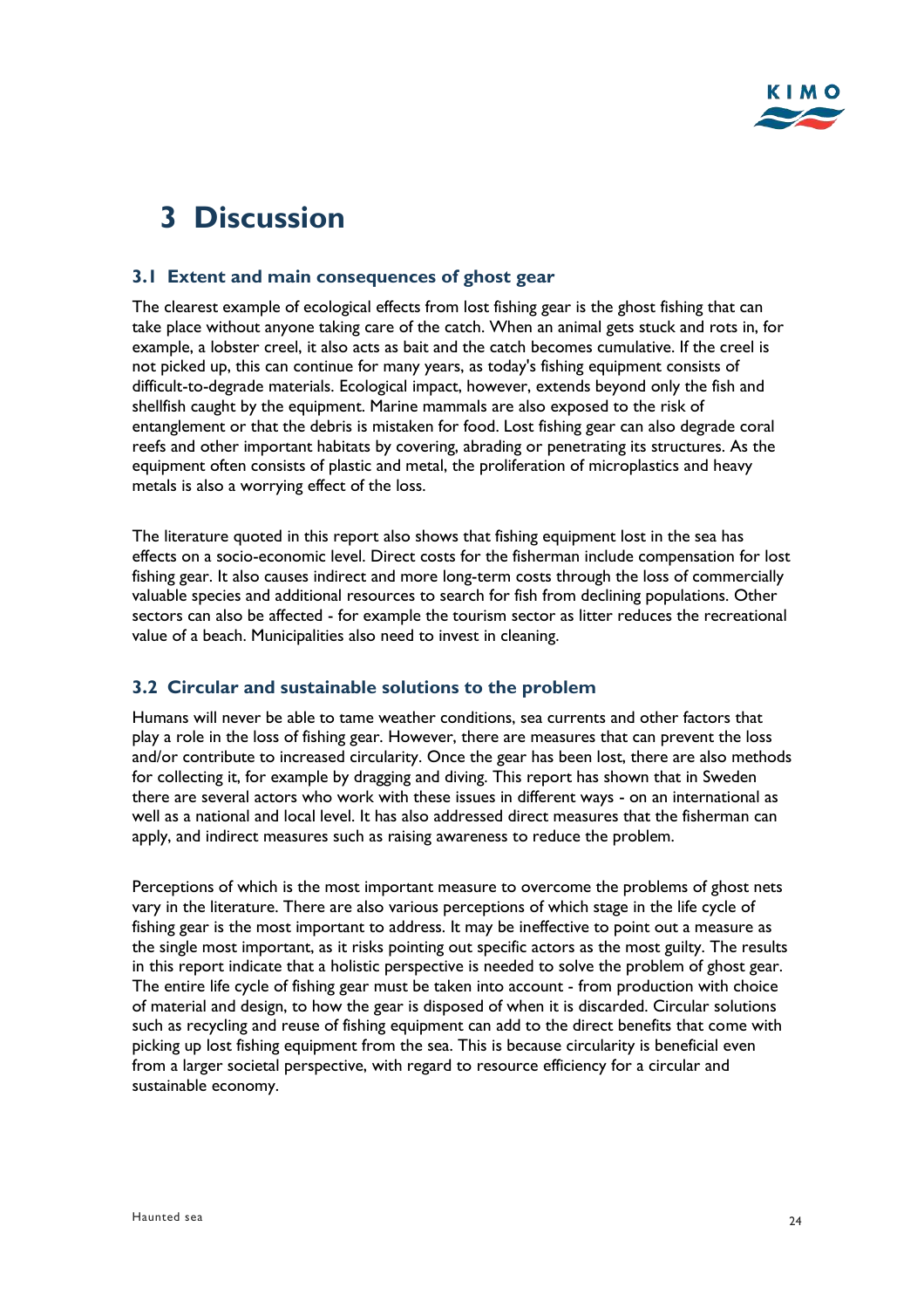

The fact that most fishing gear is purchased from foreign manufacturers benefits neither the environment nor local actors. A circular approach to fishing gear, to which several exemplified projects in the report contribute, is not only resource-efficient but also a way to promote small-scale and local production. Persons interviewed for this report have also described that the story behind the material can create added value for the consumer. This can be done, for example, by attaching an explanation of where the material comes from to a bag or other object made of recycled material.

The holistic perspective is also in line with the idea of collaboration between different actors and sectors to achieve results. Because circularity requires collaboration across different sectors, cooperation is also strengthened, which can lead to the identification of more innovative solutions related to sustainability. Collaboration is also a factor that several of the interviewees in this report pointed out as particularly important. A successful example is that Sotenäs municipality saw the potential in the Fishermen's Association Norden's work to collect obsolete fishing gear, which enabled the upscaling to the marine recycling centre in its current form. Collaboration with companies to find new, innovative products from recycled plastics is an important part of the business and something that everyone benefits from. Another example is the 'Ghost Fishing Project', whose project manager claims that collaboration with local professional fishermen and professional divers was essential to perform safe, effective and successful dragging. In that project, collaboration across municipal boundaries has also been a success factor.

#### <span id="page-25-0"></span>**3.3 Future prospects regarding initiatives**

A central problem with ghost nets, like many other challenges related to the sea, is that it is easy to turn a blind eye to what is happening below the surface. At present, littering at sea does not have any real consequences for those who produce or lose fishing gear. However, the new single-use plastics directive, which requires legislative amendments to be implemented in EU member states, gives some hope that the problem will be taken seriously. Through concrete measures for producer responsibility including financing of recycling, the directive can be regarded as an important step towards a circular economy. How the implementation goes and what the effects will be remains to be seen. The innovation project that is underway at the marine recycling centre in Sotenäs can be seen as a promising example of how producer responsibility can be realized. There, companies are invited to test new products and thereby create commercial value from recycled materials, which gives producers an opportunity to close their resource cycle.

In parallel with this, further measures are needed to inform, above all, fishermen about the consequences of losing fishing equipment. Commercial fishermen are already obliged, according to the EU Control Regulation (1224/2009), to report lost gear within 24 hours after the loss. Therefore, it is especially important with information efforts aimed at recreational fishers. It is also important that all relevant actors have a voice when measures are to be identified, in order to avoid dissatisfaction and inefficiency. Involvement of the fisheries sector is potentially the most important in this regard, due to the already existing and extensive knowledge of fisheries issues.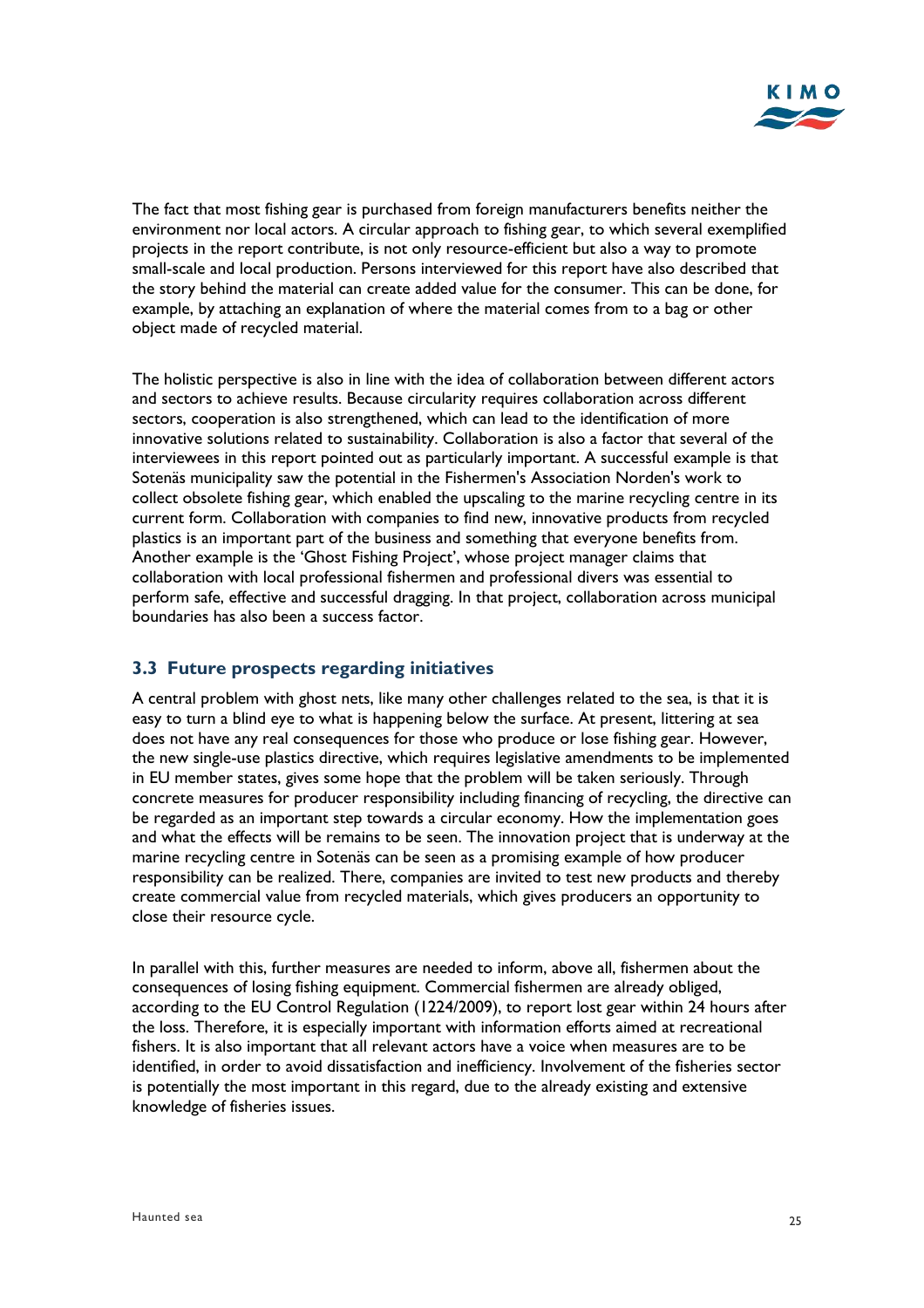

Consumers are also an important part of circularity, as there needs to be a demand for what is recycled or reused. Therefore, consumer awareness is also needed, which in turn underlines the importance of knowledge-raising and awareness-raising initiatives. This report has shown that citizen science is a promising method, which could be applied to a greater extent. Within this framework, public and communal collection of fishing gear on beaches can be arranged, which can be occasions where the public learns about the problems of lost fishing gear, informing public opinion at the same time.

Several actors interviewed for the report also expressed optimism regarding future technical solutions for lost fishing equipment. Examples are devices that are attached to the equipment and that are self-triggered when they have been lost for a certain period of time, to enable retrieval. Norway is at the forefront in this area, as well as in terms of digital and publicly available maps with precise location of equipment and reporting systems. There is inspiration to be found here and further studies could investigate how similar methods can be implemented in Sweden. The importance of collaboration can be emphasized here as well that knowledge and experience are shared across national borders.

Despite circular solutions, information initiatives, new technology and legal requirements for fishing gear, we will never be able to completely avoid losing equipment. Therefore, it is of great importance that the loss of gear is prevented and minimised. This can be done, for example, by requiring sufficiently long ropes, a certain weight of lobster creels and by avoiding fairways and deep cliffs. Ghost fishing in lobster creels should be prevented by requiring the use of soluble cotton thread, which is a cost-effective method and already a legal requirement in Norway. It is also important that dragging and diving initiatives similar to those carried out within the framework of the 'Ghost Fishing Project', '8+fjords' and Divers Against Ghost Nets can continue to be implemented and receive financial resources. It is also in line with the circular perspective by not allowing the life cycle of fishing gear to be interrupted in the sea. If they are collected, it can instead be closed by recycling or reuse.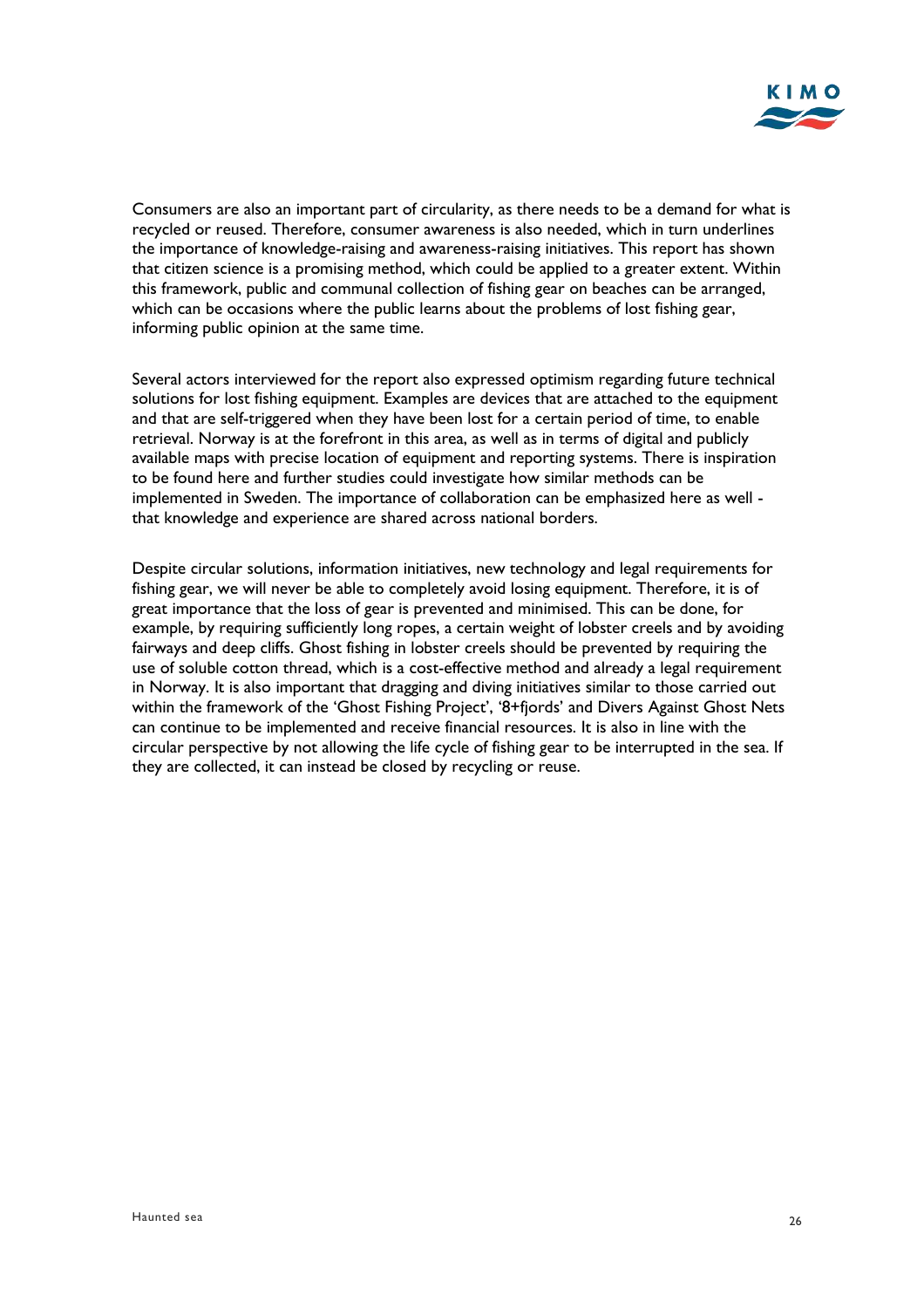# <span id="page-27-0"></span>**4 Conclusion**

Lost fishing equipment has extensive ecological consequences in the form of ghost fishing, spread of microplastics and heavy metals, degraded habitats, spread of invasive species and negative impact on marine mammals and birds. Because the equipment can be transported long distances, the consequences can be seen far from the place where it was lost. More sectors than fisheries may be affected, such as tourism. The exact extent of the problem is difficult to describe, but when it comes to Sweden, nets are the biggest problem in the Baltic Sea and the Sound, while lobster creels and cages are most common off the Bohus coast.

In Sweden, there are several players who work with circular and sustainable solutions for ghost nets and other lost fishing equipment. What is important in order to identify effective efforts is a holistic perspective. This means that the entire life cycle of fishing gear needs to be taken into account, which is in line with the idea of a circular economy for a sustainable society. In parallel with the reuse and recycling of fishing gear, it is also of great importance that projects for the recovery of lost fishing equipment are carried out. In addition to this, the holistic perspective also includes the collaboration between actors and sectors to find common and long-term solutions. All of these aspects are realized through the solutions applied by the actors interviewed for this report.

The new Single-Use Plastics Directive, which covers fishing gear, will increase the responsibility of producers to ensure that their products are disposed of in an environmentally friendly manner after use. Existing initiatives covered in this report offer good collaboration opportunities for manufacturing companies that want to secure their contribution to the requirements of the directive. Although the visible effects of fishing gear in particular may be delayed due to its long life cycle, the new directive gives hope that the issue of circular and sustainable solutions to lost fishing gear will be taken seriously. In addition, there is a need for requirements for fishing equipment that will minimize loss and, in the event of loss, the ghost fishing effect. Making such requirements statutory should be seen as the next step in the work against ghost nets and other lost fishing gear.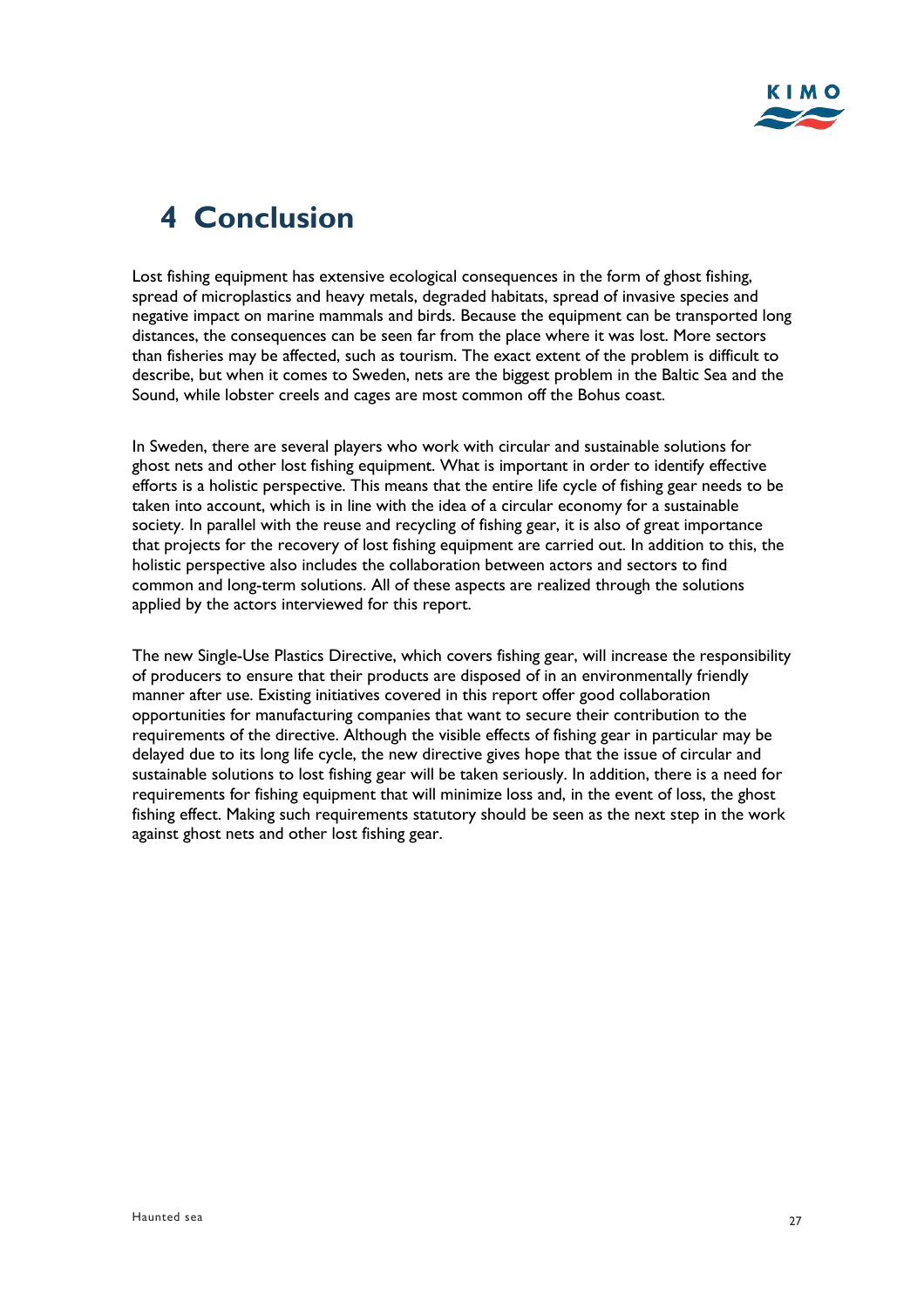

# <span id="page-28-0"></span>**References**

### **Literature**

- Andersson, I., Burreau, B., Ek, J., Shwan, D. K., Mannheimer, T. & Ramfelt, A. (2018). *Plast i haven – En djupdykning i fiskeredskapens problematik på Bohuskusten* (Kandidatuppsats). Göteborg: Institutionen för Teknikens ekonomi och organisation. Hämtad från https://www.8fjordar.se/wp-content/uploads/2021/04/Plastihaven.pdf
- Alhawari, O., Awan, U., Bhutta, M. K. & Ülkü, M. A. (2021). Insights from Circular Economy Literature: A Review of Extant Definitions and Unravelling Paths to Future Research. *Sustainability, 13*(2).
- Axelsson, A. (2021). *Medborgarforskning som turistattraktion – En kartläggning av medborgarforskning och dess potential inom maritim turism* (CFT-rapport, 2021:01). Göteborg: Centrum för turism, Göteborgs universitet.
- BalticSea2020. (2013). *135 kilometer farliga fiskenät har plockats upp från Östersjön*. Hämtad 2021-08-17 från https://balticsea2020.org/pressrum/310-135-kilometer-farliga-fiskenaethar-plockats-upp-fran-oestersjoen
- Beaumont, N.J., Aanesen, M., Austen, M.C., Börger, T., Clark, J.R., Cole, M., … Wyles, K.J. (2019). Global ecological, social and economic impacts of marine plastic. *Marine Pollution Bulletin, 142*, 189-195.<https://doi.org/10.1016/j.marpolbul.2019.03.022>
- Blue Circular Economy. (2020). *Environmental Impact Fact Sheet*. Hämtad 2021-07-27 från https://bluecirculareconomy.eu/about/
- Butterworth, A., Clegg, I. & Bass, C. (2012). *Untangled – Marine debris: a global picture of the impact on animal welfare and of animal-focused solutions*. London: World Society for the Protection of Animals.
- Calderon, D. (2016). *Inventering av spökredskap i 8-fjordar*. Hämtad från 8+fjordar: <https://www.8fjordar.se/rapporter/>
- Camper, A.-M. (2016). *Fishing for litter och underlag till den regionala aktionsplanen mot marint avfall inom OSPAR #36*. Simrishamn: Marint centrum, Simrishamns kommun.
- CNO. (u.å.). *Så arbetar Sotenäs kommun mot spökfisket*. Hämtad 2021-07-16 från <http://cnogear.org/news/nordiske-sprak/sa-arbetar-sotenas-kommun-mot-spokfisket>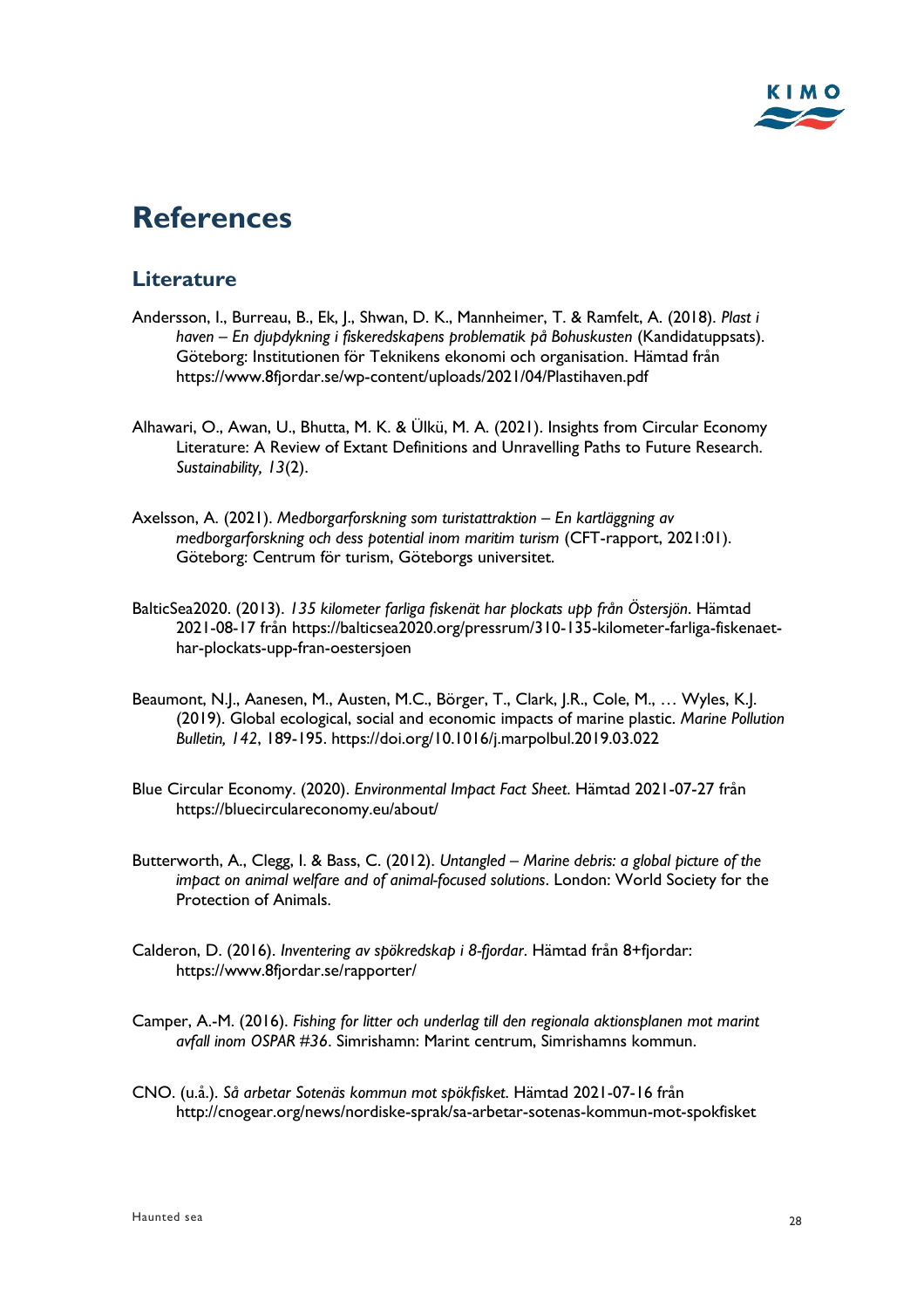

- CNO. (2020). *Main report: Clean Nordic Oceans – a network to reduce marine litter and ghost fishing*. TemaNord 2020:509.
- Dąbrowska, A., Łopata, I. & Osial, M. (2021). The ghost nets phenomena from the chemical perspective. *Pure and Applied Chemistry, 93*(4), 479-496. https://doi.org/10.1515/pac-2020- 1102
- Directive (EU) 2019/904 of the European Parliament and of the Council of 5 June 2019 on the reduction of the impact of certain plastic products on the environment. ELI: <http://data.europa.eu/eli/dir/2019/904/oj>
- Fiskareföreningen Norden (u.å.). *FF Nordens utvecklingscenter*. Hämtad 2021-08-16 från https://www.ffnorden.se/

Fiskereturen. (u.å.). *Fiskereturen*. Hämtad 2021-07-23 från https://www.fiskereturen.se/

- Gilman, E., Musyl, M., Suuronen, P., Chaloupka, M., Gorgin, S., Wilson, J. & Kuczenski, B. (2021). Highest risk abandoned, lost and discarded fishing gear. *Scientific reports, 11*(1), 1- 11.
- Göteborgs universitet. (2021). *LIFE Lophelia – Restaurering av ögonkorall*. Hämtad 2021-07-28 från https://www.gu.se/forskning/life-lophelia
- HaV. (2012). *God havsmiljö 2020 – Del 1: Inledande bedömning av miljötillstånd och socioekonomisk analys* (Rapport 2012:19). Hämtad från HaV: https://www.havochvatten.se/download/18.1690613b166605675de8cb6d/153995853319 9/rapport-2012-19-god-havsmiljo-del-1.pdf
- HaV. (2015). *God havsmiljö 2020 – Del 4: Åtgärdsprogram för havsmiljön* (Rapport 2015:30). Hämtad från HaV: [https://www.havochvatten.se/download/18.45ea34fb151f3b238d8d1217/1452867739810/](https://www.havochvatten.se/download/18.45ea34fb151f3b238d8d1217/1452867739810/rapport-2015-30-atgardsprogram-for-havsmiljon.pdfhttps:/www.havochvatten.se/download/18.45ea34fb151f3b238d8d1217/1452867739810/rapport-2015-30-atgardsprogram-for-havsmiljon.pdf) [rapport-2015-30-atgardsprogram-for](https://www.havochvatten.se/download/18.45ea34fb151f3b238d8d1217/1452867739810/rapport-2015-30-atgardsprogram-for-havsmiljon.pdfhttps:/www.havochvatten.se/download/18.45ea34fb151f3b238d8d1217/1452867739810/rapport-2015-30-atgardsprogram-for-havsmiljon.pdf)[havsmiljon.pdfhttps://www.havochvatten.se/download/18.45ea34fb151f3b238d8d1217/14](https://www.havochvatten.se/download/18.45ea34fb151f3b238d8d1217/1452867739810/rapport-2015-30-atgardsprogram-for-havsmiljon.pdfhttps:/www.havochvatten.se/download/18.45ea34fb151f3b238d8d1217/1452867739810/rapport-2015-30-atgardsprogram-for-havsmiljon.pdf) [52867739810/rapport-2015-30-atgardsprogram-for-havsmiljon.pdf](https://www.havochvatten.se/download/18.45ea34fb151f3b238d8d1217/1452867739810/rapport-2015-30-atgardsprogram-for-havsmiljon.pdfhttps:/www.havochvatten.se/download/18.45ea34fb151f3b238d8d1217/1452867739810/rapport-2015-30-atgardsprogram-for-havsmiljon.pdf)
- HaV. (2020). *Förslag till åtgärder för att skydda bestånden av torsk*. Hämtad 2021-07-27 från https://www.havochvatten.se/download/18.1bd43926172bdc4d6481661b/159248811966 8/ru-redovisning-pm-2743-19-ru-torsk.pdf
- HaV. (2021a). *Spökgarn och andra förlorade redskap*. Hämtad 2021-07-16 från https://www.havochvatten.se/miljopaverkan-och-atgarder/miljopaverkan/marintskrap/spokgarn-och-andra-forlorade-redskap.html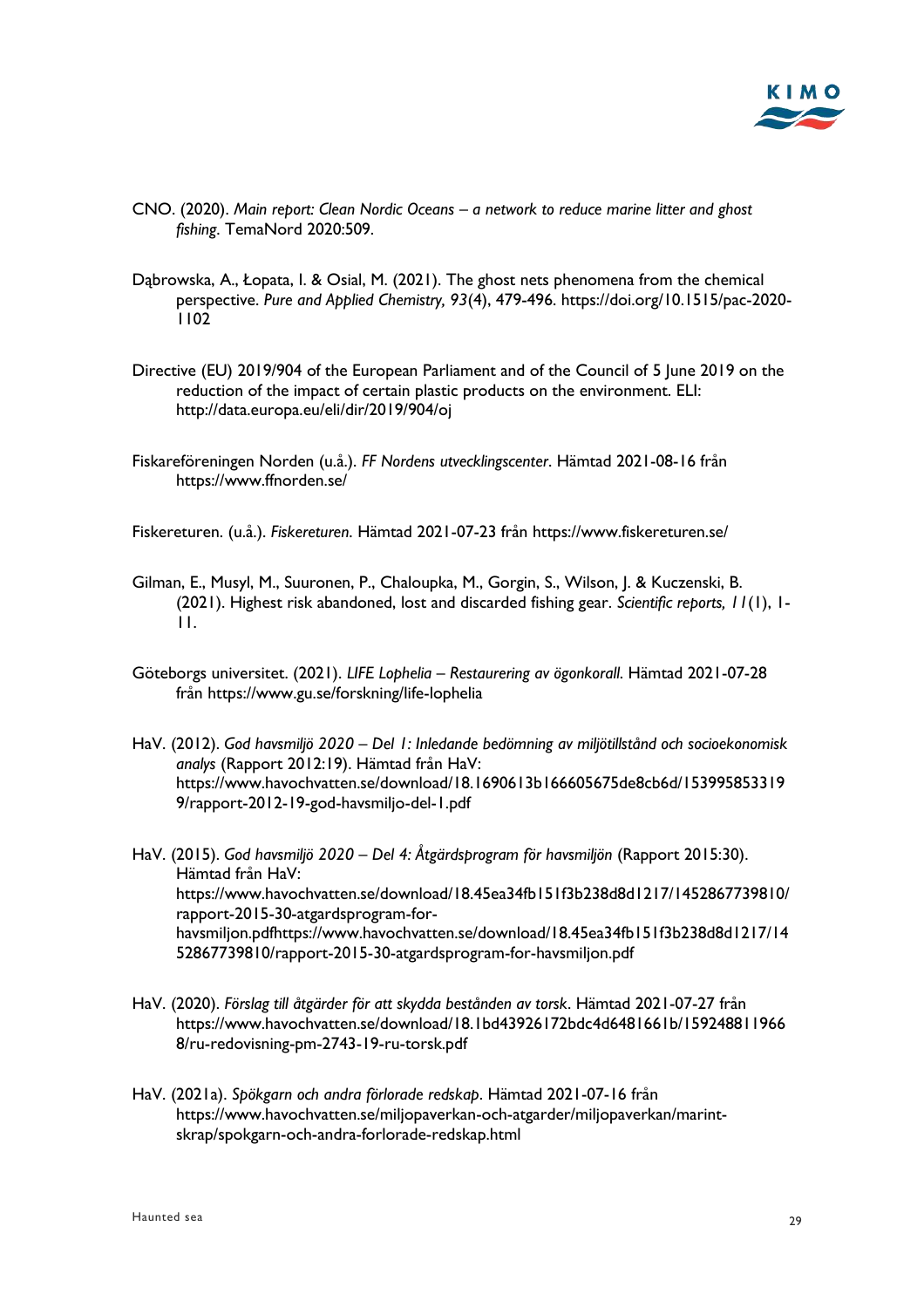

- Hedgärde, M., Lunneryd, S.-G., Retz, R. & Königson, S. (2017). Kustnära piggvars- och flundrefiske på Gotland (Aqua reports 2017:13). Lysekil: Sveriges lantbruksuniversitet
- Håll Sverige Rent. (u.å.). *Vad rädd om din utrustning*. Hämtad 2021-07-23 från https://hsr.se/kampanj/var-radd-om-din-utrustning
- Håll Sverige Rent. (2021). *Skräp i havet*. Hämtad 2021-08-26 från https://hsr.se/skrap-i-havet
- Karlsson, S. (2016, 14 januari). Spöknät återvinns till nya prylar av plast. *Bohusläningen*. Hämtad från https://www.bohuslaningen.se/nyheter/soten%C3%A4s/sp%C3%B6kn%C3%A4t- %C3%A5tervinns-till-nya-prylar-av-plast-1.746379
- Kiessling, T., Gutow, L. & Thiel, M. (2015). Marine Litter as Habitat and Dispersal Vector. *Marine Anthropogenic Litter*, 141-181.
- Kim, S., Kim, P., Lim, J., An, H. & Suuronen, P. (2016). Use of biodegradable driftnets to prevent ghost fishing: physical properties and fishing performance for yellow croaker. *Animal conservation, 19*(4), 309-319.
- KIMO International. (u.å.). *KIMO works to protect, preserve and enhance our marine environment*. Hämtad 2021-08-17 från https://www.kimointernational.org/
- Kunskapskokboken. (2014). *Om fiskemetoder*. Hämtad 2021-08-17 från http://www.kunskapskokboken.se/3.21427/varufakta/om-fiskemetoder
- Liljemalm, A. (2017, 9 september). Bohusläns skräp blir framtidens mode. *Göteborgs-Posten*. Hämtad från https://www.gp.se/livsstil/bohusl%C3%A4ns-skr%C3%A4p-blir-framtidensmode-1.4606122
- Länsstyrelsen Västra Götalands län. (u.å.). *Hållbart fiske*. Hämtad 2021-08-26 från http://extra.lansstyrelsen.se/kosterhavet/Sv/om-nationalparken/natur-ochmanniska/samhalle-och-kultur/Pages/Hallbart\_fiske.aspx
- Länsstyrelsen Västra Götalands län. (2014). *Förvaltningsplan 2016-2021 Västerhavets vattendistrikt*. Hämtad från Vattenmyndigheterna: [https://www.vattenmyndigheterna.se/download/18.18a7cdc416d6d4515e2688ba/157131](https://www.vattenmyndigheterna.se/download/18.18a7cdc416d6d4515e2688ba/1571311415342/V%C3%A4sterhavet%20Del%202%20F%C3%B6rvaltningsplan%202016-2021.pdf) [1415342/V%C3%A4sterhavet%20Del%202%20F%C3%B6rvaltningsplan%202016-2021.pdf](https://www.vattenmyndigheterna.se/download/18.18a7cdc416d6d4515e2688ba/1571311415342/V%C3%A4sterhavet%20Del%202%20F%C3%B6rvaltningsplan%202016-2021.pdf)
- Macfadyen, G., Huntington, T. & Cappell, R. (2009). *Abandoned, lost or otherwise discarded fishing gear*. Rome: United Nations Environment Programme, Food and Agriculture Organization of the United Nations.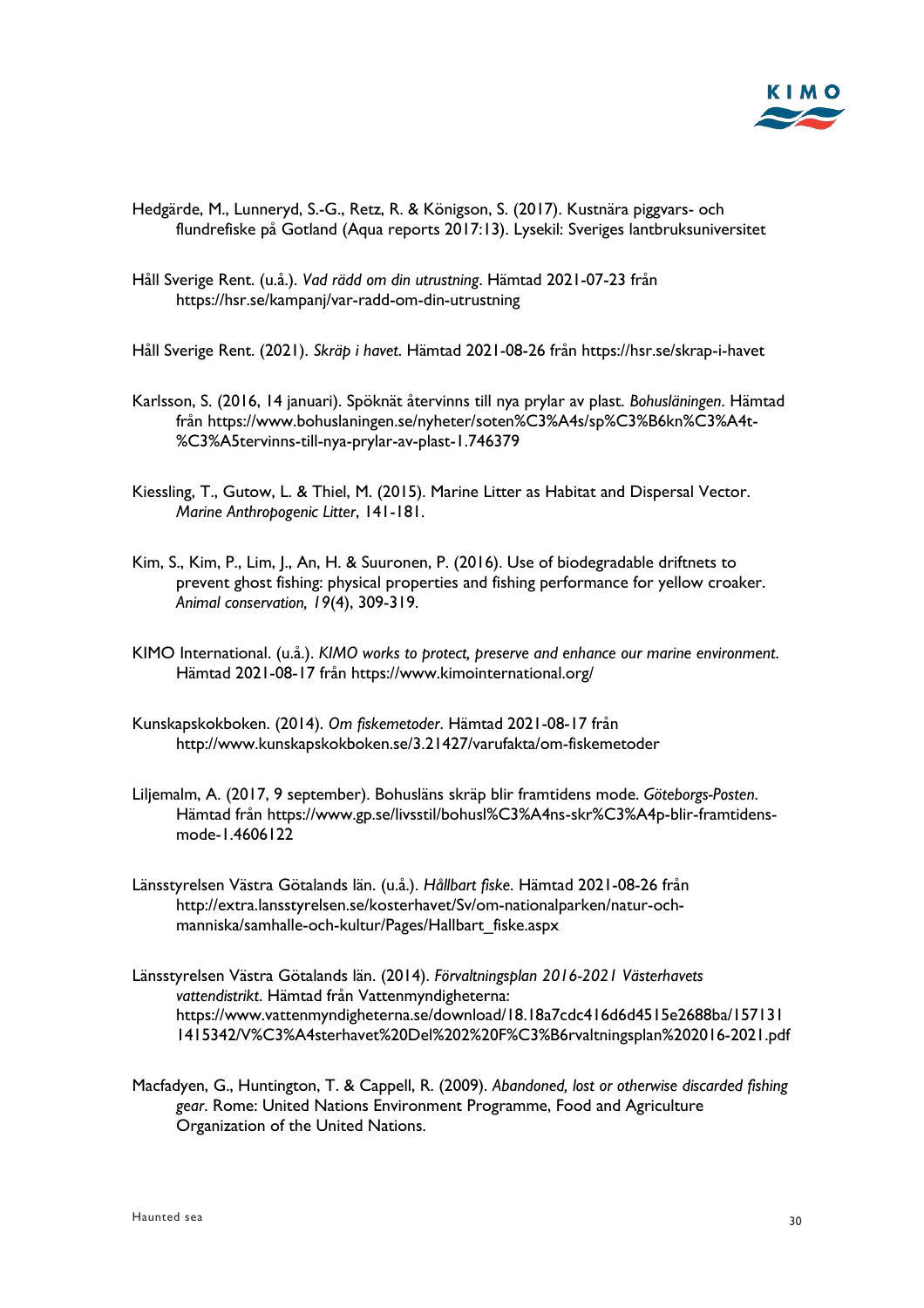

- Moore, C. J. (2008). Synthetic polymers in the marine environment: A rapidly increasing, longterm threat. *Environmental Research, 108*(2), 131-139.
- NOAA. (2015). *Impact of "Ghost Fishing" vid Derelict Fishing Gear*. Hämtad 2021-07-28 från https://marinedebris.noaa.gov/sites/default/files/publications-files/Ghostfishing\_DFG.pdf
- Naturvårdsverket. (2020). *Minska mängden plast i havet genom insamling och återvinning av fiskeredskap* (Ärende nr NV-02663-19). Naturvårdsverket.
- Naturvårdsverket. (2021). *Nya krav för engångsplast*. Hämtad 2021-07-27 från https://www.naturvardsverket.se/Miljoarbete-i-samhallet/Miljoarbete-i-Sverige/Uppdelatefter-omrade/Plast/Engangsplast--nya-krav-for-flera-produkter/
- OSPAR. (2020). *OSPAR scoping study on best practices for the design and recycling of fishing gear as a means to reduce quantities of fishing gear found as marine litter in the North-East Atlantic*. London: OSPAR Commission.
- Richardson, K., Asmutis-Silvia, R., Drinkwin, J., Gilardi, K.V.K, Giskes, I., … Hogan, E. (2019). Building evidence around ghost gear: Global trends and analysis for sustainable solutions at scale. *Marine pollution bulletin, 138*(1), 222-229.
- Sahlin, J. & Tjensvoll, I. (2018). *Environmental Impact Assessment – Retrieval of derelict fishing gear from the Baltic Sea*. Stockholm: WSP Sverige (för MARELITT Baltic).
- Symbioscentrum. (2021). *Projekt*. Hämtad 2021-08-26 från http://www.symbioscentrum.se/projekt
- Tschernij, V., Press, M., Migdal, S., Stolte, A. & Lamp, J. (u.å.). *The Baltic Sea Blueprint*. Hämtad: https://static1.squarespace.com/static/58525fe86a4963931b99a5d1/t/5dd3e388c2af6160a 093a55c/1574167495366/BSB.pdf
- Wilcox, C., Mallos, N. J., Leonard, G. H., Rodriguez, A. & Hardesty, B. D. (2016). Using expert elicitation to estimate the impacts of plastic pollution on marine wildlife. *Marine policy, 65*, 107-114.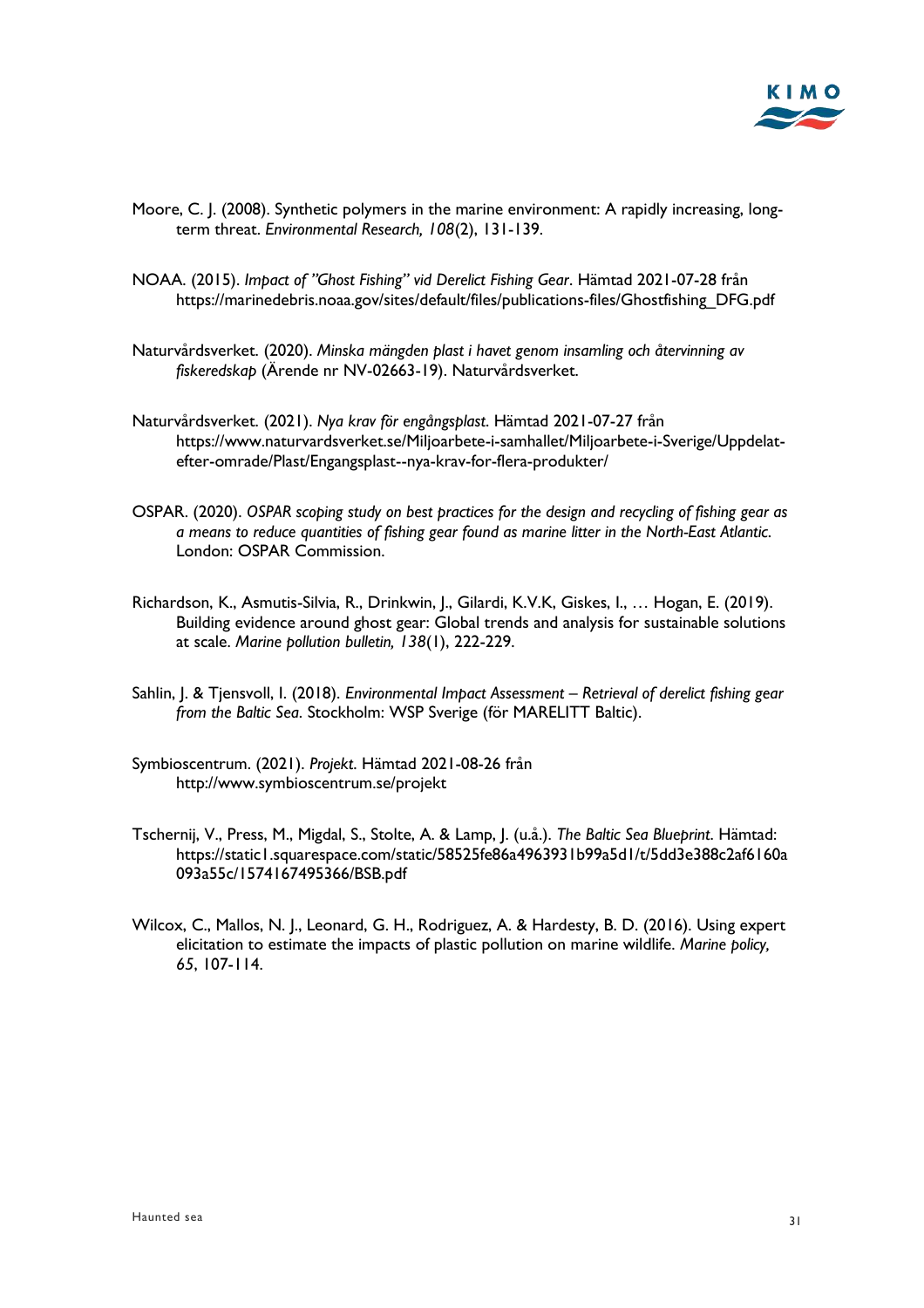

### **Personal communication**

Charlotta Stadig (31 August, 2021), officer, Swedish Agency for Marine and Water Management.

Erik Goksøyr (4 August, 2021), developer, Sotenäs marine recycling centre.

Paul Hultsbo (5 August, 2021), chair, Divers Against Ghost Nets.

Per-Olof Samuelsson (27 August, 2021), project manager, 'Ghost fishing project'.

Robin Wolf (12 augusti 2021), field worker, '8+fjords'

Sixten Söderberg (10 augusti 2021), chair, Fishermen's Association Norden.

Stephen Andreasson (3 augusti 2021), technician, Sotenäs marine recycling centre.

.